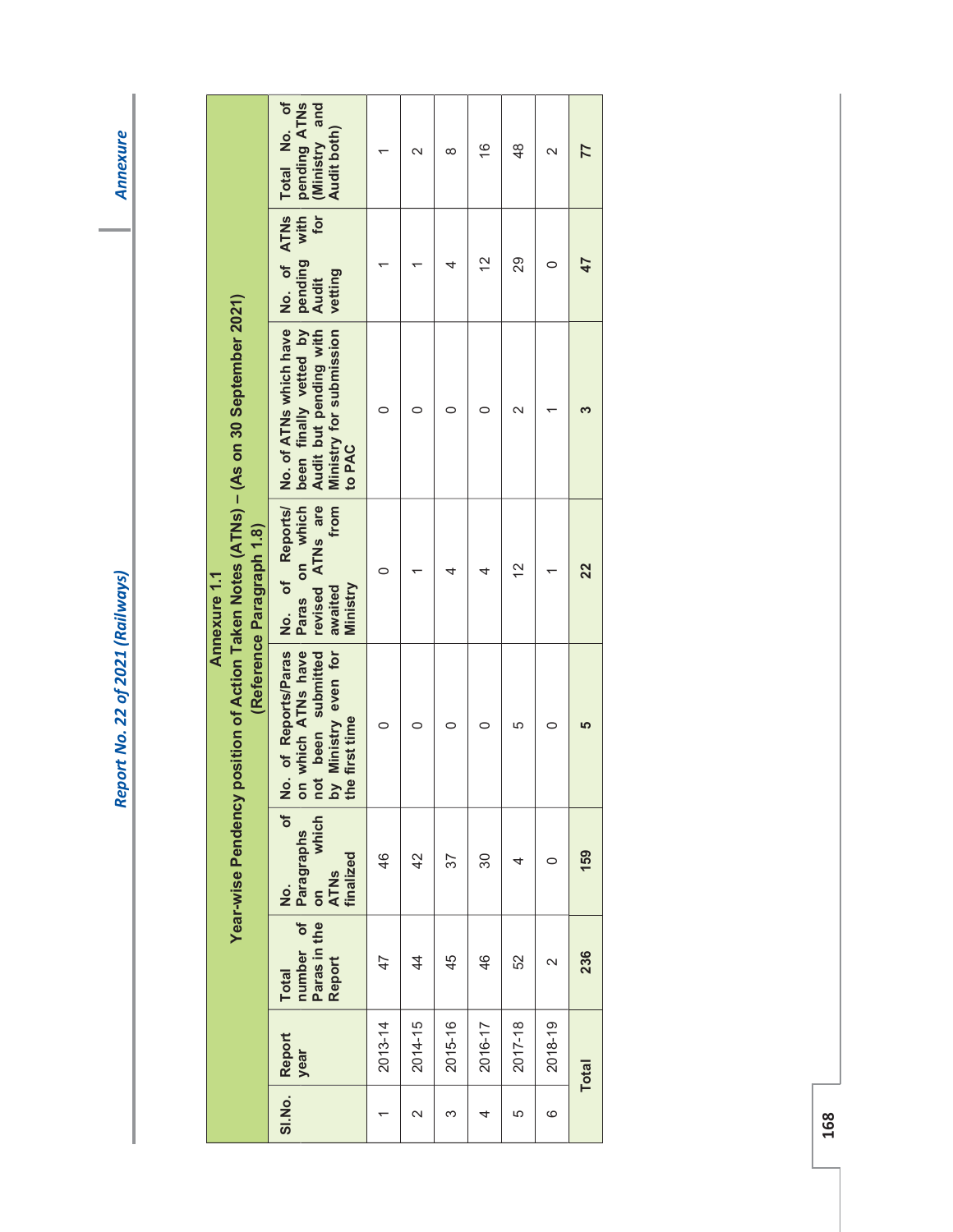**Annexure** 

| Sample Selection<br><b>Annexure 2.1</b> | (Para 2.1.6) | Sample selected<br>Sample Size | New Delhi - Howrah. All 92 pairs of MEMU and 152 pairs of<br>Passenger trains selected.<br>All sections of New Delhi-Howrah | <b>HDN Routes:</b><br>(i) Sections in HDN routes falling in          | 1.NER: Burhwal-Chappra (HDN 4) | 2. NFR: Guwahati to Katihar (HDN 4) | Suratgarh-<br>and<br>3A)<br>Rewari-Chittorgarh (HDN<br>Bhatinda (HDN 1C)<br>3.NWR: | 4.WCR: New Katni Jn.-Bina (HDN 2A)<br>(ii) One Non-HDN section having | 5.WR: Ratlam-Nagda (HDN 3)<br>line capacity utilisation of more than | Non-HDN Routes: | Rawatpur-Farukkhabad (NER); Guwahati-Lumding (NFR);<br>Phulera-Degana (NWR); New Katni Jn.-Jabalpur (WCR) and<br>Nagda-Ujjain (WR). | 32 trains selected in 16 Zonal Railways<br>running on the selected section and<br>zones in each category. The trains<br>Two trains originating from the | 28 trains selected in 16 Zonal Railways                            | 41 trains selected in 16 Zonal Railways                                                         | 32 trains selected in 16 Zonal Railways                                     |
|-----------------------------------------|--------------|--------------------------------|-----------------------------------------------------------------------------------------------------------------------------|----------------------------------------------------------------------|--------------------------------|-------------------------------------|------------------------------------------------------------------------------------|-----------------------------------------------------------------------|----------------------------------------------------------------------|-----------------|-------------------------------------------------------------------------------------------------------------------------------------|---------------------------------------------------------------------------------------------------------------------------------------------------------|--------------------------------------------------------------------|-------------------------------------------------------------------------------------------------|-----------------------------------------------------------------------------|
|                                         |              |                                | route                                                                                                                       | the zones.                                                           |                                |                                     |                                                                                    |                                                                       | 80 per cent.                                                         |                 |                                                                                                                                     | selected HDN routes.                                                                                                                                    |                                                                    |                                                                                                 |                                                                             |
|                                         |              | Category                       | ∞<br>review<br>Holistic<br>Simulation analysis<br>for<br>Route(s)                                                           | HDN and Non-HDN Sections (other<br>than the selected route of SN 1). |                                |                                     |                                                                                    |                                                                       |                                                                      |                 |                                                                                                                                     | Long-distance mail/express /superfast<br>Ē<br>trains covering a distance of 500 K<br>to 1500 Km                                                         | Shatabdi,<br>Jan Shatabdi and Humsafar<br>Premium trains-Rajdhani, | Express<br>500<br>(upto<br>Passenger/DEMU/ MEMU<br>trains<br>distance<br>km)/Intercity<br>Short | Special trains (Summer special, Mela<br>special etc.) wherever originating. |
|                                         |              | S.N.                           |                                                                                                                             | $\sim$                                                               |                                |                                     |                                                                                    |                                                                       |                                                                      |                 |                                                                                                                                     | က                                                                                                                                                       |                                                                    |                                                                                                 |                                                                             |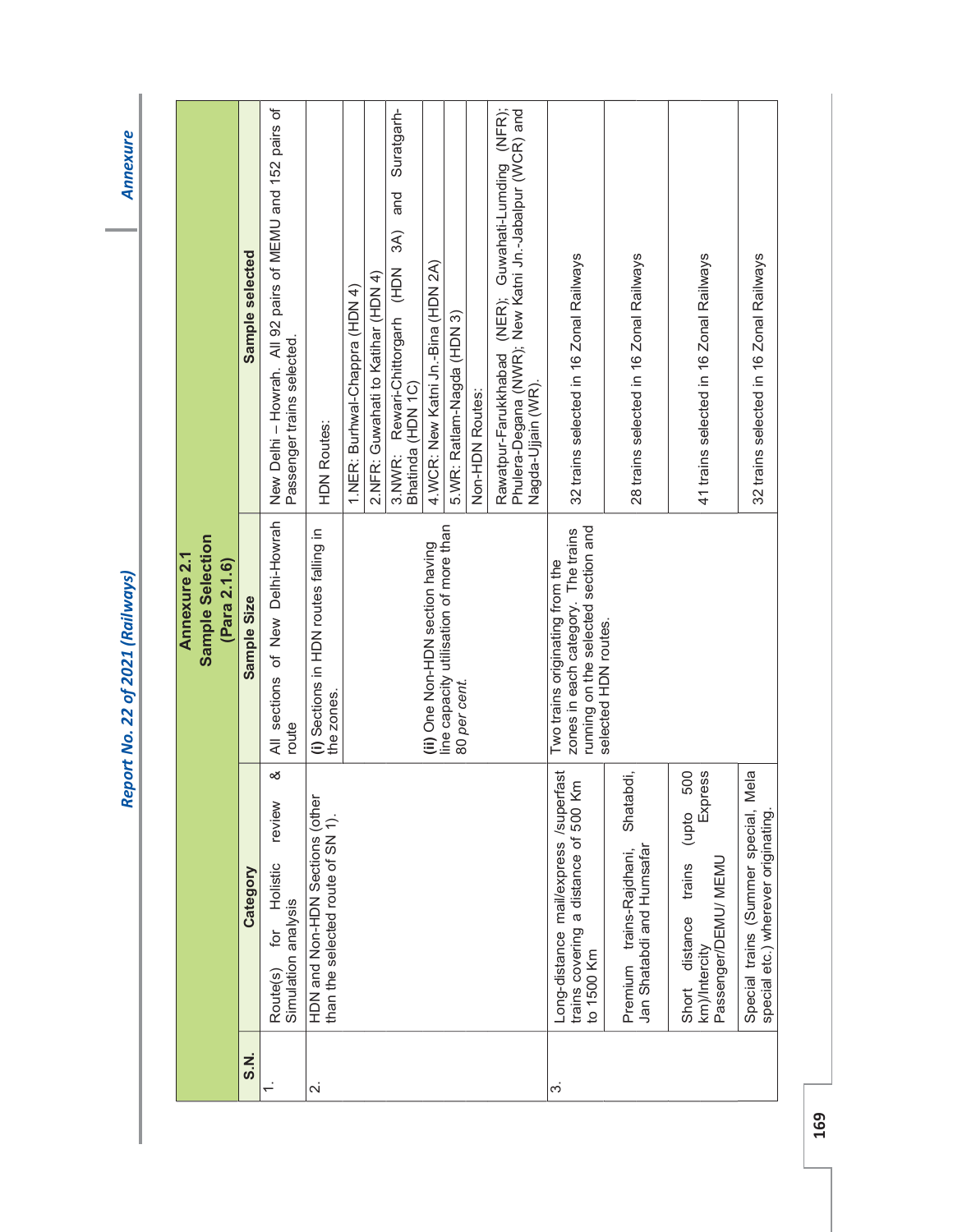**Annexure** 

|          |                                                                                                                                                 | Sample Selection<br>Annexure 2.1<br>(Para 2.1.6)                                                                                                                                                                                     |                                                                                                                                                                              |
|----------|-------------------------------------------------------------------------------------------------------------------------------------------------|--------------------------------------------------------------------------------------------------------------------------------------------------------------------------------------------------------------------------------------|------------------------------------------------------------------------------------------------------------------------------------------------------------------------------|
| S.N.     | Category                                                                                                                                        | Sample Size                                                                                                                                                                                                                          | Sample selected                                                                                                                                                              |
| 4.       | Ore <sub>i</sub><br>Dug<br>priority<br>Cement, Container, Foodgrains<br>Freight trains carrying p<br>commodities like Coal, Iron<br>POL traffic | Two trains carrying the commodity<br>with the highest volume of traffic in<br>the zone                                                                                                                                               | FOIS data of freight train operation received from CRIS for<br>selected four months of May, July, October and January of<br>2015-16 and 2018-19 were selected                |
| ξ.       | Completed works having a direct<br>impact on timeliness & punctuality.                                                                          | 2015-16 and 2018-19 of traffic<br>Completed major works between<br>facilities, Doubling, Track renewal,<br>Electrical and S&T                                                                                                        | Completed works of Doubling, traffic facilities, track renewal<br>S&T and Electrical having a direct impact on Punctuality and<br>travel time selected in 16 zonal railways. |
| ق        | Movement of Goods trains in yards                                                                                                               | ascertain the impact of insufficient<br>for a comprehensive review to<br>effective<br>One major Goods yard in each zone<br>design/ traffic facilities on travel time<br>$\overline{\sigma}$<br>infrastructure/lack<br>and detention. | Total 16 Goods yards selected in 16 Zonal Railways.                                                                                                                          |
|          | Goods shed/siding                                                                                                                               | shed/siding in each<br>Goods<br>zone.<br>Two                                                                                                                                                                                         | Sheds/sidings have been selected in 16<br>Total 32 Goods<br>Zonal Railways.                                                                                                  |
| $\infty$ | the<br>ğ<br>zone<br>Two Junctions in a<br>comprehensive review                                                                                  | stations in each zone for analysis of<br>Two junctions along with adjacent<br>train operations, constraints                                                                                                                          | Total 32 Junctions have been selected in 16 Zonal Railways.                                                                                                                  |
|          |                                                                                                                                                 | Crew lobbies for review of crew<br>booking, pre-departure detention,<br>etc. and its impact.                                                                                                                                         | Total 17 Crew lobbies have been selected in 16 Zonal<br>Railways                                                                                                             |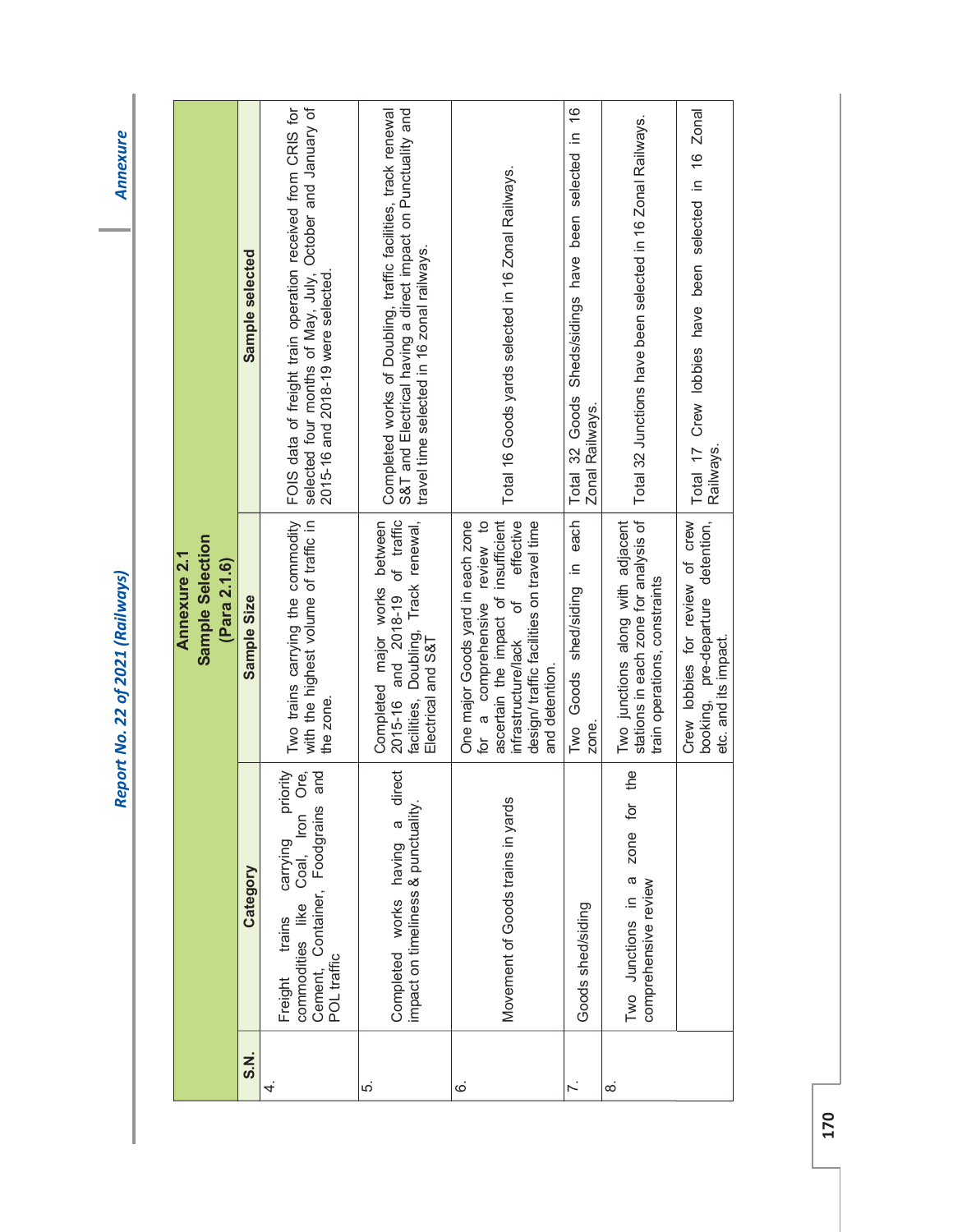| Report No. 22 of 2021 (Raily |
|------------------------------|
|                              |

|                    |                         | Zone wise scheduled speed summary for Mail/Express<br><b>Annexure 2.2</b> |                                 |
|--------------------|-------------------------|---------------------------------------------------------------------------|---------------------------------|
|                    |                         | (Reference Para 2.1.8.2.(a))                                              |                                 |
| Zone               | Average scheduled speed | Zone                                                                      | Average scheduled speed         |
| $\frac{R}{C}$      | 54.86                   | <b>NWR</b>                                                                | 55.12                           |
| ECOR               | 53.48                   | <b>SCR</b>                                                                | 54.9                            |
| ECR                | 45.62                   | <b>SECR</b>                                                               | 56.01                           |
| $\mathbb{E}$       | 49.72                   | <b>SER</b>                                                                | 56.71                           |
| KR                 | 53.55                   | $\frac{8}{2}$                                                             | 51.44                           |
| <b>NCR</b>         | 62.04                   | <b>SWR</b>                                                                | 47.55                           |
| <b>NER</b>         | 44.85                   | <b>WCR</b>                                                                | 59.11                           |
| NFR                | 46.45                   | WR                                                                        | 54.44                           |
| $\frac{\alpha}{2}$ | 47.5                    | $\leq$                                                                    | 52.98                           |
|                    |                         |                                                                           | Source: ICMS COIS REPORT NO.704 |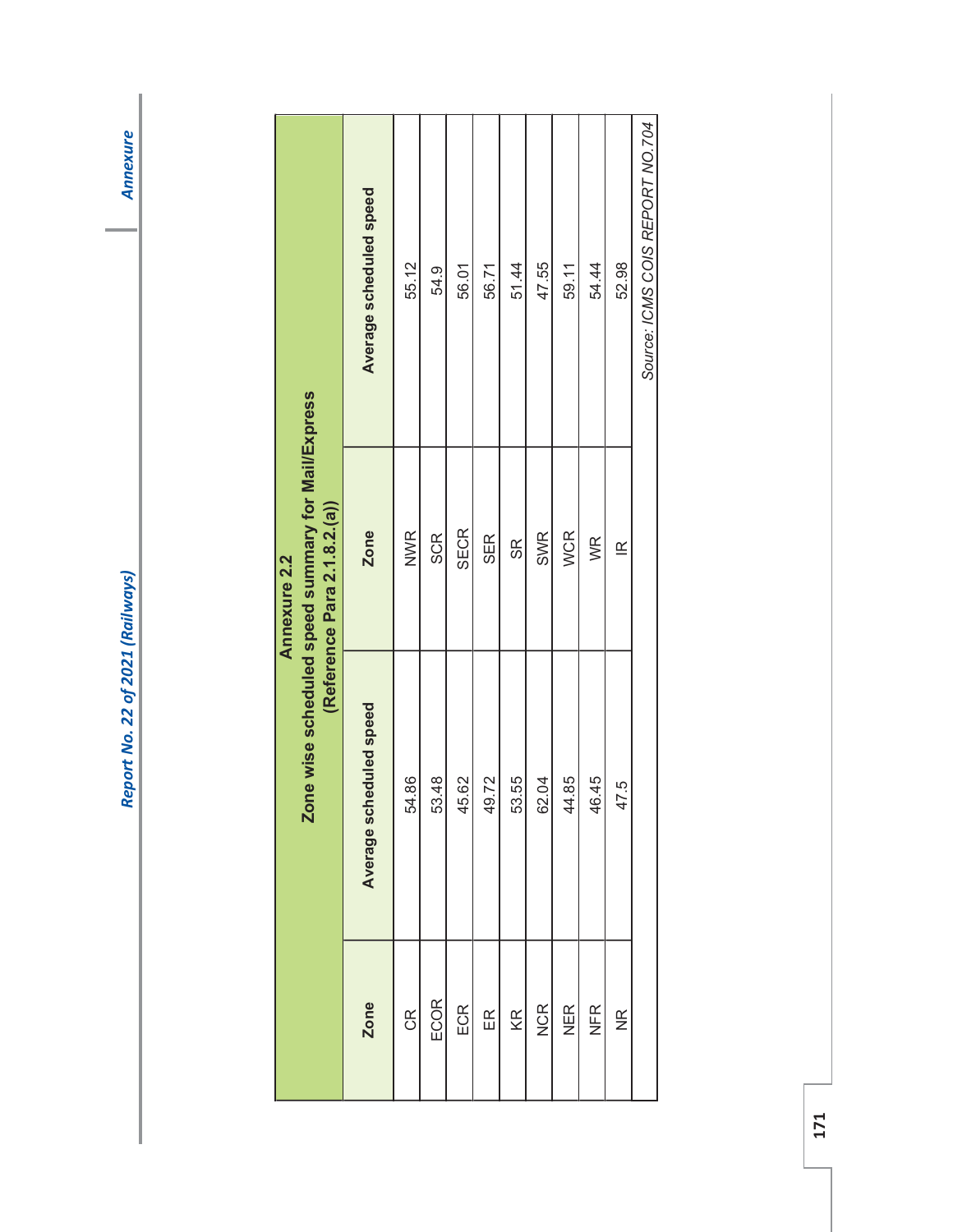|                                               | (Reference Para 2.1.8.5)<br>Annexure 2.3<br>Details of Factor |
|-----------------------------------------------|---------------------------------------------------------------|
| Detention code                                | <b>Detention Description</b>                                  |
| <b>ACC</b>                                    | ACCIDENT                                                      |
| <b>ACP</b>                                    | ALARM CHAIN PULLING                                           |
| AGT                                           | AGITATION                                                     |
| CNST                                          | CONSTRUCTION                                                  |
| COM                                           | COMMERCIAL                                                    |
| CONNI                                         | NON INTERLOCKING WORKING CONSTRUCTION                         |
| <b>DCW</b>                                    | CARRIAGE AND WAGON (DIRECT)                                   |
| DDSL                                          | DIESEL LOCO (DIRECT)                                          |
| DELC                                          | ELECTRIC LOCO (DIRECT)                                        |
| ELEC                                          | ELECTRIC DEFECT                                               |
|                                               | ENGINEERING                                                   |
| $rac{1}{\sqrt{2}}$                            | CARRIAGE AND WAGON (INDIRECT)                                 |
| <b>IDSL</b>                                   | DIESEL LOCO (INDIRECT)                                        |
| <b>IELC</b>                                   | ELECTRIC LOCO (INDIRECT)                                      |
| $\geq$                                        | <b>INCIDENT</b>                                               |
| $\begin{array}{c} 1 & 0 \\ 0 & 1 \end{array}$ | LC GATE                                                       |
|                                               | LAW AND ORDER                                                 |
| $\mathbb{A}$                                  | MISCREANTS ACTIVITY                                           |
| <b>JHE</b>                                    | OHE/GRID FAILURE                                              |
| <b>OPLNI</b>                                  | NON INTERLOCKING WORKING OPEN LINE                            |
| ORL                                           | FROM OTHER RAILWAY                                            |
| <b>H1O</b>                                    | <b>OTHERS</b>                                                 |
| PATH                                          | <b>OUT OF PATH</b>                                            |
| PBC                                           | PLANNED BLOCK CONSTRUCTION                                    |
| PBOL                                          | PLANNED BLOCK OPEN LINE                                       |
| PRONI                                         | NON INTERLOCKING WORKING PROJECT                              |
|                                               |                                                               |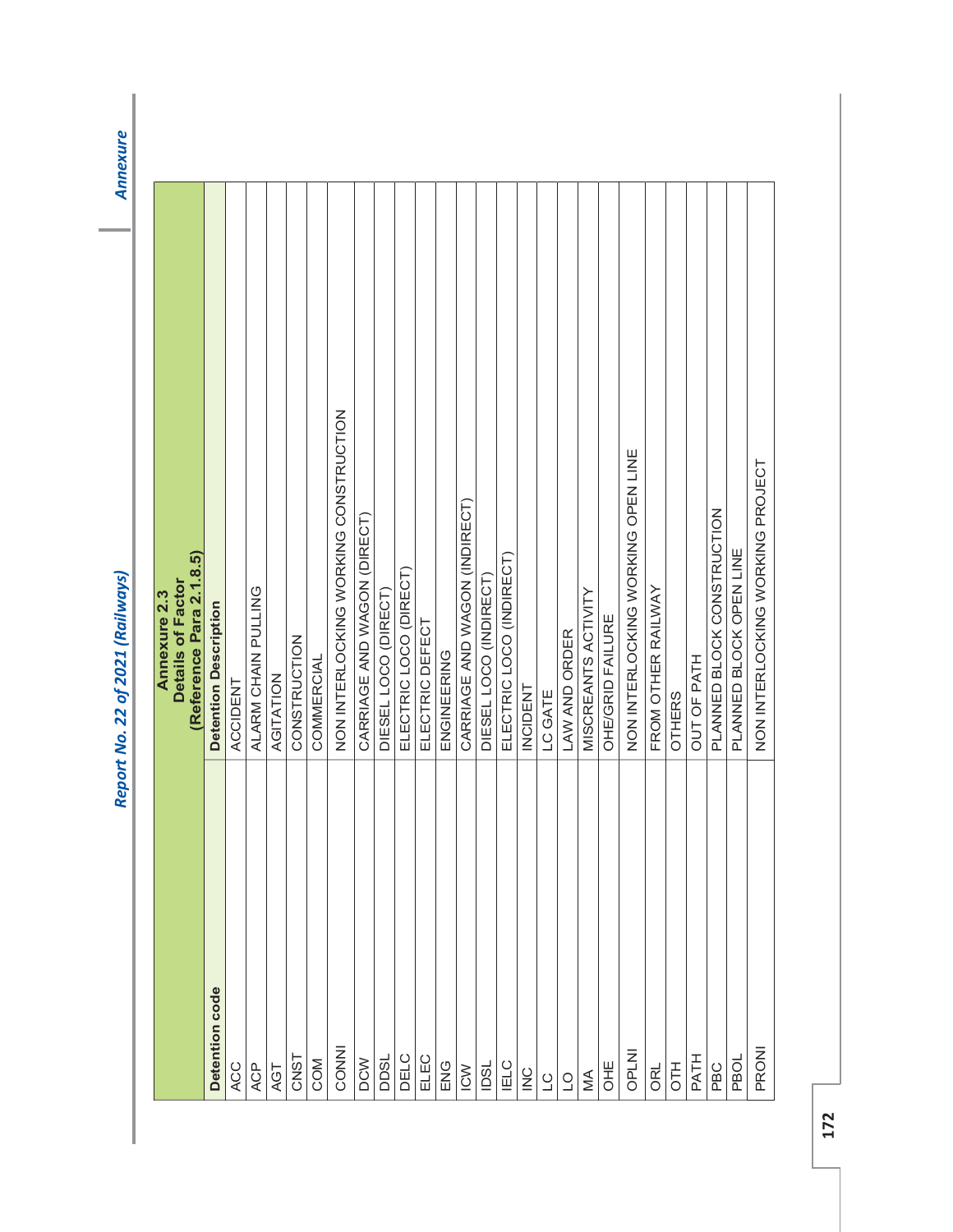| <b>AND VIII</b>                 |
|---------------------------------|
|                                 |
|                                 |
|                                 |
|                                 |
|                                 |
|                                 |
| Report No. 22 of 2021 (Railways |

|                | (Reference Para 2.1.8.5)<br>Details of Factor<br><b>Annexure 2.3</b> |
|----------------|----------------------------------------------------------------------|
| Detention code | <b>Detention Description</b>                                         |
| 足              | RAILWAY ELECTRIFICATION                                              |
| 岀              | RE-SCHEDULING OF TRAIN RUNNING WITH IN DIFFERENT RAILWAY             |
| 군              | RE-SCHEDULING OF TRAIN RUNNING WITH IN RAILWAY                       |
| <b>RUNO</b>    | RUN OVER                                                             |
| ST             | SIGNAL AND TELECOM                                                   |
| LC<br>上        | TRAFFIC                                                              |
| NEA            | BAD WEATHER                                                          |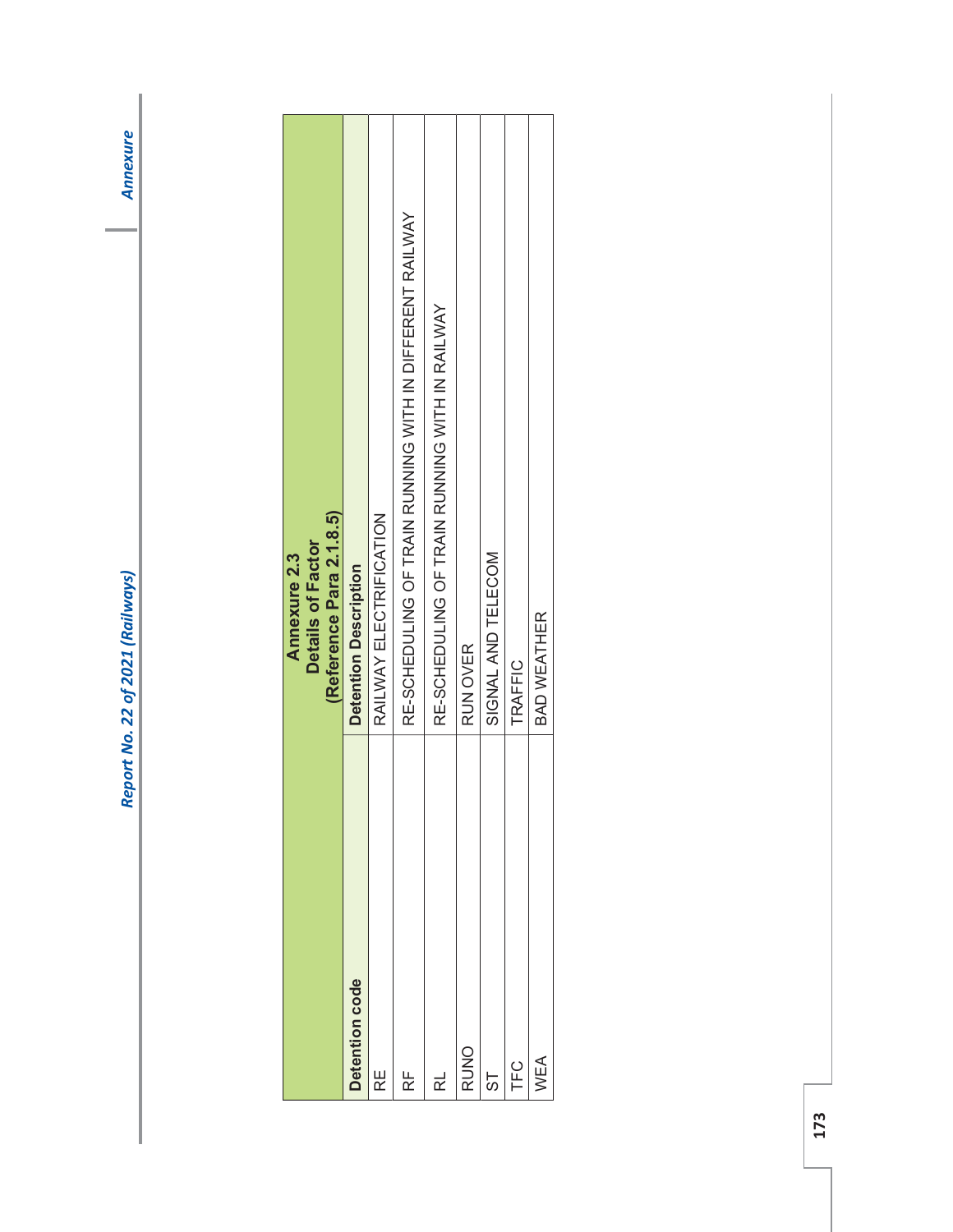**Annexure** 

|                                 |                                                                              |                                                     | (Reference Para 2.1.8.5)<br>Annexure 2.4 | Zonal Railways wise details of trains detained during 2017-18 and 2018-19 |                                              |
|---------------------------------|------------------------------------------------------------------------------|-----------------------------------------------------|------------------------------------------|---------------------------------------------------------------------------|----------------------------------------------|
| <b>Railways</b><br><b>Zonal</b> | <b>Total Detention time</b><br>during 2017-18 and<br>2018-19<br>(In minutes) | centage to<br>detention<br>over IR<br>Perd<br>total | <b>Zonal Railways</b>                    | <b>Total Detention time during</b><br>2017-18 and 2018-19<br>(In minutes) | Percentage to total detention over<br>$\leq$ |
| $\frac{\alpha}{2}$              | 17231450                                                                     | 25.9                                                | NFR                                      | 2101092                                                                   | 3.16                                         |
| <b>NCR</b>                      | 16181185                                                                     | 24.32                                               | <b>ECoR</b>                              | 1987007                                                                   | 2.99                                         |
| ECR                             | 8441739                                                                      | 12.69                                               | <b>NWR</b>                               | 1861584                                                                   | 8.S                                          |
| NER                             | 3779966                                                                      | 5.68                                                | SCR                                      | 1341178                                                                   | 2.02                                         |
| SR                              | 2459478                                                                      | 3.7                                                 | WR                                       | 1210186                                                                   | 1.82                                         |
| E                               | 2416059                                                                      | 3.63                                                | <b>SECR</b>                              | 1085124                                                                   | 1.63                                         |
| $\mathbb{E}$                    | 2408645                                                                      | 3.62                                                | <b>SER</b>                               | 1003492                                                                   | 1.51                                         |
| WCR                             | 2210358                                                                      | 3.32                                                | <b>SWR</b>                               | 816010                                                                    | 1.23                                         |
| <b>Total Detention over IR</b>  |                                                                              |                                                     |                                          | 6,65,34,553                                                               |                                              |
|                                 |                                                                              |                                                     |                                          | C<br>C<br>S<br>S<br>C<br>$\overline{\mathbf{c}}$                          | こうで うてうり ニュー・ウア イアうりょう うりアーニュー               |

(Source: ICMS Report No.102 for 2017-18 and 2018-19) (Source: ICMS Report No.102 for 2017-18 and 2018-19)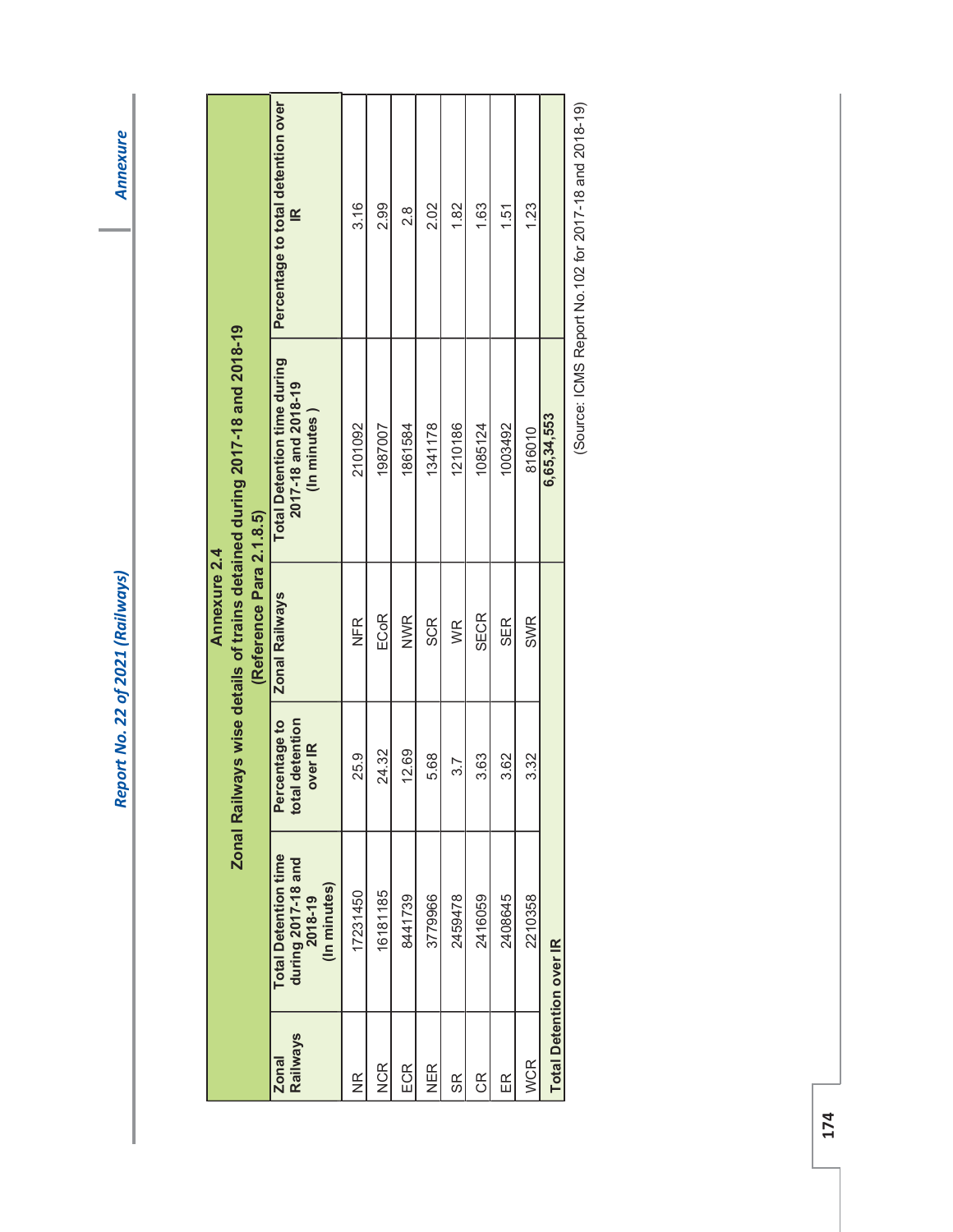| <b>ANNE</b>            |
|------------------------|
|                        |
|                        |
|                        |
|                        |
|                        |
|                        |
|                        |
|                        |
| . NO. 22 of 2021 (Rr." |
|                        |

|                                                | Annexure 3.1                                                                                           |                                                                                                                                                                                 |
|------------------------------------------------|--------------------------------------------------------------------------------------------------------|---------------------------------------------------------------------------------------------------------------------------------------------------------------------------------|
|                                                | Statement showing the extent of check and sample size selected<br>(Reference Paragraphs 3.1.4 & 3.1.7) |                                                                                                                                                                                 |
| Item                                           | Extent of check                                                                                        | Sample Selected<br>(In Number)                                                                                                                                                  |
| Selection of Sections                          | 33 per cent                                                                                            | Bhaupur- Khurja (343 Km)<br>2. Rewari- Iqbalgarh (639 Km)<br>DDU-Bhaupur (402Km)<br>1. Vaitrana- JNPT (102 Km)<br><b>Western Corridor</b><br><b>Eastern Corridor</b><br>മ്<br>∢ |
| Main Contracts (Civil, Electrical & Signaling) | 100 per cent                                                                                           | $\frac{6}{5}$                                                                                                                                                                   |
| Contracts above ₹1 crore money value           | 25 per cent, subject to a minimum of 02<br>and maximum 04 Contracts                                    | $\frac{2}{3}$                                                                                                                                                                   |
| ₹1 crore money value<br>Contracts below        | 25 per cent, subject to a minimum of 02<br>and maximum 04 Contracts                                    | $\frac{8}{2}$                                                                                                                                                                   |
| Arbitration/Court Cases                        | Pertaining to Land Acquisition: 15<br>cases                                                            | 75                                                                                                                                                                              |
|                                                | Other than Land Acquisition: 100 per<br>cent                                                           | 80                                                                                                                                                                              |
| Interim Payment Certificate (IPC)              | 20 per cent subject to a maximum of 30<br>$\frac{1}{10}$                                               | 146                                                                                                                                                                             |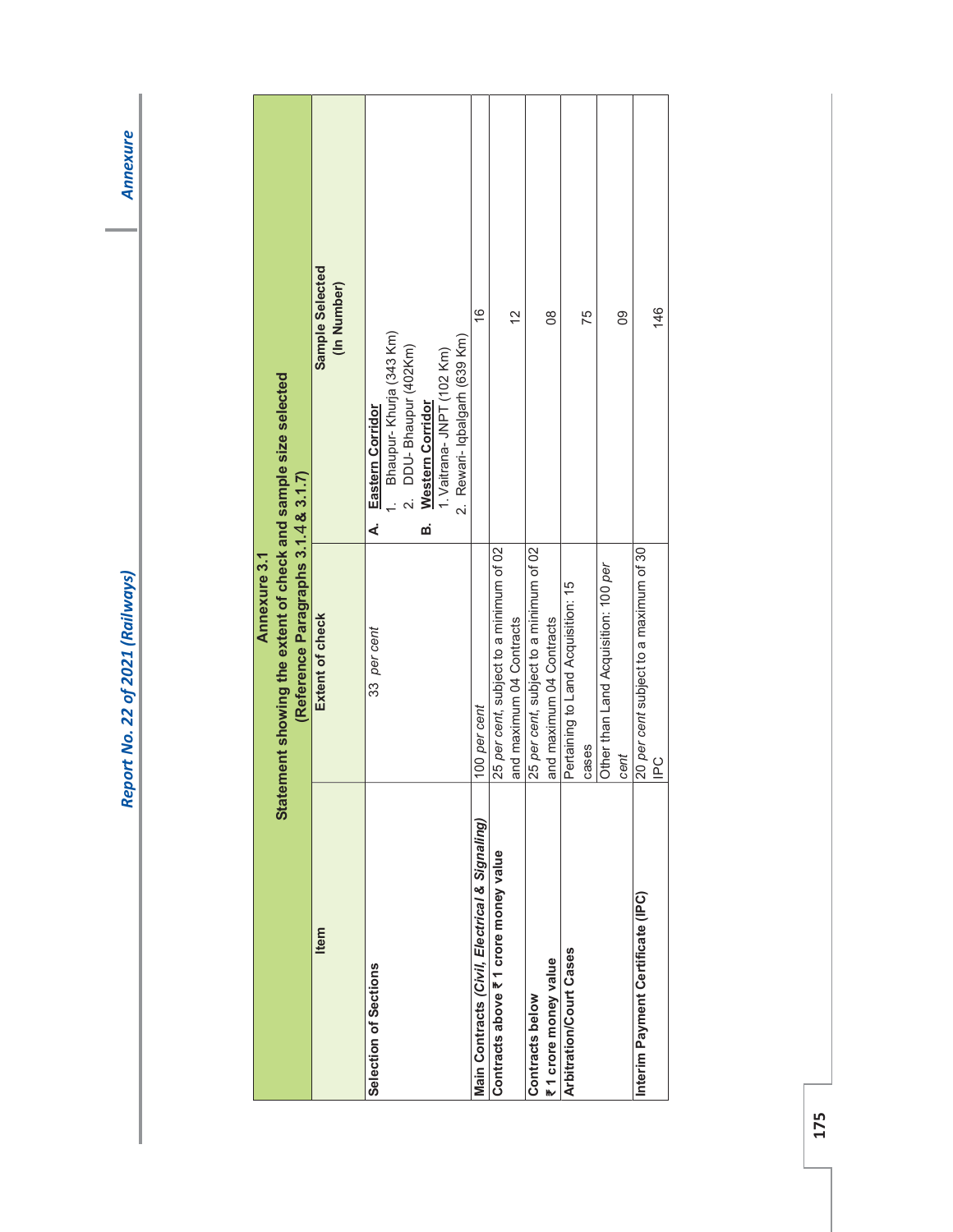| Payment of Interest, Principal re-payment and payment of Commitment charges to World Bank is to be done as per scheduled dates. For EDFC-I,<br>Spread (Current Rate = (2.86+0.59) 3.45 per cent for EDFC-I & EDFC-II and (2.86+0.79) 3.65 per cent<br>Reimbursement Procedure: - Amount is first spent out of Funds received from MoR and then claim in prescribed format is sent to JICA<br>Commitment procedure: - Party wise/currency wise letter of credit is opened with BOI Tokyo Branch. Statement of Performance (SOP) is<br>World Bank Loan withdrawal is through Reimbursement procedure. Interim Unaudited Financial Report (IUFR) is submitted on quarterly basis to<br>No Foreign currency risk on DFCCIL in present arrangement of 7 per cent interest payment. There is no principal re-payment for DFCCIL.<br>Commitment Charges @0.25 per cent on undrawn loan on payment date i.e. 15 May and 15 November applicable only for EDFC-III loan.<br>Front end fee is payable @ 0.25 per cent of the loan amount. EDFC-I loan is through GOI/ MoR and loan proceeds goes to MoF.<br>All loans for WDFC project are signed by DEA with JICA and passed to MoR/DFCCIL as GBS @ Interest Rate of 7 per cent p.a.<br>Tenure- 10 years moratorium for interest and 30 years for interest payment thereafter (total 40 years)<br>Tenure- 7 years moratorium for principal and 15 years repayment period thereafter (Total 22 years)<br>Terms and conditions of World Bank Loan<br>prepared and given to Beneficiary for receiving the payment in designed bank account.<br>Half yearly interest and principal repayment i.e. on 15 May and 15 November of each year.<br>Terms and conditions for JICA loan<br><b>Loan Terms and Conditions</b><br>(Reference Para 3.1.8)<br>Annexure 3.2<br>Guarantee Fee payment to MoR on scheduled date i.e. 1st of April each year.<br>through Controller of Aids Accounts and Audit (CAAA) for disbursement.<br>EDFC-II & III are direct loan to DFCCIL against GOI Guarantee Fee.<br>Withdrawal of JICA Loan is through two procedure:<br>the repayment has started w.e.f 15/11/2018<br>Interest Rate - Six-month variable Index +<br>Foreign currency risk is with DFCCIL.<br>World Bank for drawl of loan.<br>for EDFC-III).<br>Ξ<br>$A$ $A$ $A$ $A$<br>$\boldsymbol{\lambda}$<br>$\mathbf{A}$<br>AAAA<br>$\mathbf{A}$ $\mathbf{A}$<br>$\boldsymbol{\lambda}$<br>$\blacktriangle$ |
|----------------------------------------------------------------------------------------------------------------------------------------------------------------------------------------------------------------------------------------------------------------------------------------------------------------------------------------------------------------------------------------------------------------------------------------------------------------------------------------------------------------------------------------------------------------------------------------------------------------------------------------------------------------------------------------------------------------------------------------------------------------------------------------------------------------------------------------------------------------------------------------------------------------------------------------------------------------------------------------------------------------------------------------------------------------------------------------------------------------------------------------------------------------------------------------------------------------------------------------------------------------------------------------------------------------------------------------------------------------------------------------------------------------------------------------------------------------------------------------------------------------------------------------------------------------------------------------------------------------------------------------------------------------------------------------------------------------------------------------------------------------------------------------------------------------------------------------------------------------------------------------------------------------------------------------------------------------------------------------------------------------------------------------------------------------------------------------------------------------------------------------------------------------------------------------------------------------------------------------------------------------------------------------------------------------------------------------------------------------------------------------------------------------------------------|
|                                                                                                                                                                                                                                                                                                                                                                                                                                                                                                                                                                                                                                                                                                                                                                                                                                                                                                                                                                                                                                                                                                                                                                                                                                                                                                                                                                                                                                                                                                                                                                                                                                                                                                                                                                                                                                                                                                                                                                                                                                                                                                                                                                                                                                                                                                                                                                                                                                  |
|                                                                                                                                                                                                                                                                                                                                                                                                                                                                                                                                                                                                                                                                                                                                                                                                                                                                                                                                                                                                                                                                                                                                                                                                                                                                                                                                                                                                                                                                                                                                                                                                                                                                                                                                                                                                                                                                                                                                                                                                                                                                                                                                                                                                                                                                                                                                                                                                                                  |
|                                                                                                                                                                                                                                                                                                                                                                                                                                                                                                                                                                                                                                                                                                                                                                                                                                                                                                                                                                                                                                                                                                                                                                                                                                                                                                                                                                                                                                                                                                                                                                                                                                                                                                                                                                                                                                                                                                                                                                                                                                                                                                                                                                                                                                                                                                                                                                                                                                  |
|                                                                                                                                                                                                                                                                                                                                                                                                                                                                                                                                                                                                                                                                                                                                                                                                                                                                                                                                                                                                                                                                                                                                                                                                                                                                                                                                                                                                                                                                                                                                                                                                                                                                                                                                                                                                                                                                                                                                                                                                                                                                                                                                                                                                                                                                                                                                                                                                                                  |
|                                                                                                                                                                                                                                                                                                                                                                                                                                                                                                                                                                                                                                                                                                                                                                                                                                                                                                                                                                                                                                                                                                                                                                                                                                                                                                                                                                                                                                                                                                                                                                                                                                                                                                                                                                                                                                                                                                                                                                                                                                                                                                                                                                                                                                                                                                                                                                                                                                  |
|                                                                                                                                                                                                                                                                                                                                                                                                                                                                                                                                                                                                                                                                                                                                                                                                                                                                                                                                                                                                                                                                                                                                                                                                                                                                                                                                                                                                                                                                                                                                                                                                                                                                                                                                                                                                                                                                                                                                                                                                                                                                                                                                                                                                                                                                                                                                                                                                                                  |
|                                                                                                                                                                                                                                                                                                                                                                                                                                                                                                                                                                                                                                                                                                                                                                                                                                                                                                                                                                                                                                                                                                                                                                                                                                                                                                                                                                                                                                                                                                                                                                                                                                                                                                                                                                                                                                                                                                                                                                                                                                                                                                                                                                                                                                                                                                                                                                                                                                  |
|                                                                                                                                                                                                                                                                                                                                                                                                                                                                                                                                                                                                                                                                                                                                                                                                                                                                                                                                                                                                                                                                                                                                                                                                                                                                                                                                                                                                                                                                                                                                                                                                                                                                                                                                                                                                                                                                                                                                                                                                                                                                                                                                                                                                                                                                                                                                                                                                                                  |
|                                                                                                                                                                                                                                                                                                                                                                                                                                                                                                                                                                                                                                                                                                                                                                                                                                                                                                                                                                                                                                                                                                                                                                                                                                                                                                                                                                                                                                                                                                                                                                                                                                                                                                                                                                                                                                                                                                                                                                                                                                                                                                                                                                                                                                                                                                                                                                                                                                  |
|                                                                                                                                                                                                                                                                                                                                                                                                                                                                                                                                                                                                                                                                                                                                                                                                                                                                                                                                                                                                                                                                                                                                                                                                                                                                                                                                                                                                                                                                                                                                                                                                                                                                                                                                                                                                                                                                                                                                                                                                                                                                                                                                                                                                                                                                                                                                                                                                                                  |
|                                                                                                                                                                                                                                                                                                                                                                                                                                                                                                                                                                                                                                                                                                                                                                                                                                                                                                                                                                                                                                                                                                                                                                                                                                                                                                                                                                                                                                                                                                                                                                                                                                                                                                                                                                                                                                                                                                                                                                                                                                                                                                                                                                                                                                                                                                                                                                                                                                  |
|                                                                                                                                                                                                                                                                                                                                                                                                                                                                                                                                                                                                                                                                                                                                                                                                                                                                                                                                                                                                                                                                                                                                                                                                                                                                                                                                                                                                                                                                                                                                                                                                                                                                                                                                                                                                                                                                                                                                                                                                                                                                                                                                                                                                                                                                                                                                                                                                                                  |
|                                                                                                                                                                                                                                                                                                                                                                                                                                                                                                                                                                                                                                                                                                                                                                                                                                                                                                                                                                                                                                                                                                                                                                                                                                                                                                                                                                                                                                                                                                                                                                                                                                                                                                                                                                                                                                                                                                                                                                                                                                                                                                                                                                                                                                                                                                                                                                                                                                  |
|                                                                                                                                                                                                                                                                                                                                                                                                                                                                                                                                                                                                                                                                                                                                                                                                                                                                                                                                                                                                                                                                                                                                                                                                                                                                                                                                                                                                                                                                                                                                                                                                                                                                                                                                                                                                                                                                                                                                                                                                                                                                                                                                                                                                                                                                                                                                                                                                                                  |
|                                                                                                                                                                                                                                                                                                                                                                                                                                                                                                                                                                                                                                                                                                                                                                                                                                                                                                                                                                                                                                                                                                                                                                                                                                                                                                                                                                                                                                                                                                                                                                                                                                                                                                                                                                                                                                                                                                                                                                                                                                                                                                                                                                                                                                                                                                                                                                                                                                  |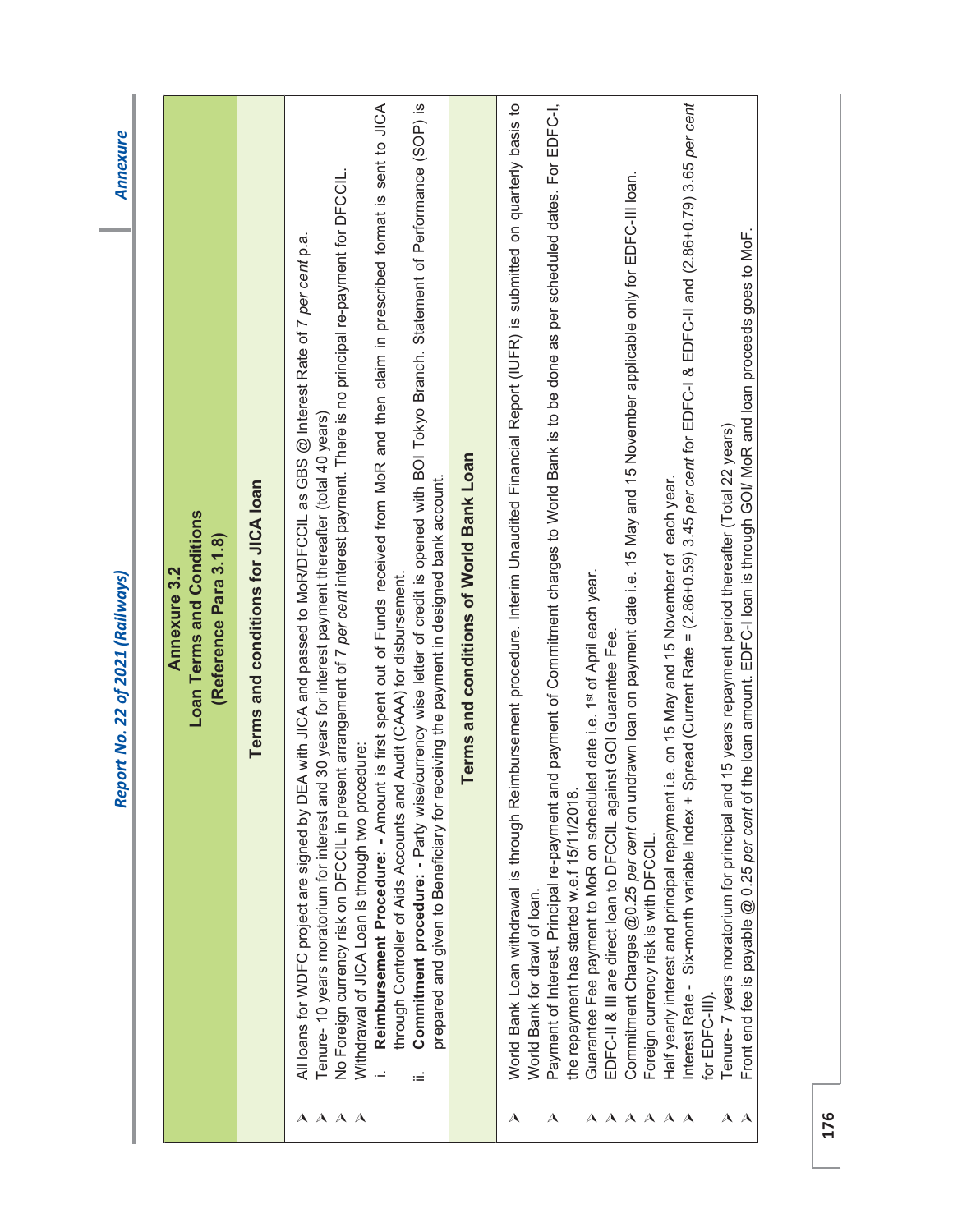|                                                                          |                          | Loan Amount after restructuring<br>(In Million US\$) | 555                                               | 660                          | 560                         | 1,775        |                    | <b>Date of Agreement</b>               | 27-Oct-09 | 26-July 10 | 31-Mar-10                   | 31-Mar-16 | 27-Mar-20<br>28-Mar-13                           |              |
|--------------------------------------------------------------------------|--------------------------|------------------------------------------------------|---------------------------------------------------|------------------------------|-----------------------------|--------------|--------------------|----------------------------------------|-----------|------------|-----------------------------|-----------|--------------------------------------------------|--------------|
|                                                                          |                          | Loan Agreement Date                                  | 27-10-2011                                        | 11-12-2014                   | 21-10-2016                  |              |                    | <b>Tranche Loan</b><br>(Billion Yen)   | 2.606     | 1.616      | 90.2                        | 103.664   | 130.002<br>136.119                               | 464.207      |
| <b>Funding for DFC Project</b><br>(Reference Para 3.1.9)<br>Annexure 3.3 |                          | (In Million US\$)<br>Loan Amount                     | 975                                               | 1100                         | 650                         | 2,725        |                    | Estimated Loan amount<br>(Billion Yen) |           |            | 349                         |           | 296                                              | 645          |
|                                                                          |                          |                                                      | Khurja-Bhaupur<br>(343 Km)<br>Khurja-Dadri (46Km) | Bhaupur-DDU<br>$(402$ Km $)$ | Ludhiana-Khurja<br>(401 Km) | <b>Total</b> |                    | Section                                |           |            | Rewari-Vadodara<br>(947 Km) |           | Rewari-Dadri (127Km)<br>Vadodara-JNPT<br>(430Km) | <b>Total</b> |
|                                                                          | World Bank loan for EDFC | Section                                              | EDFC-1                                            | EDFC-2                       | EDFC-3                      |              | JICA Loan for WDFC | <b>Phase</b>                           |           |            |                             |           |                                                  |              |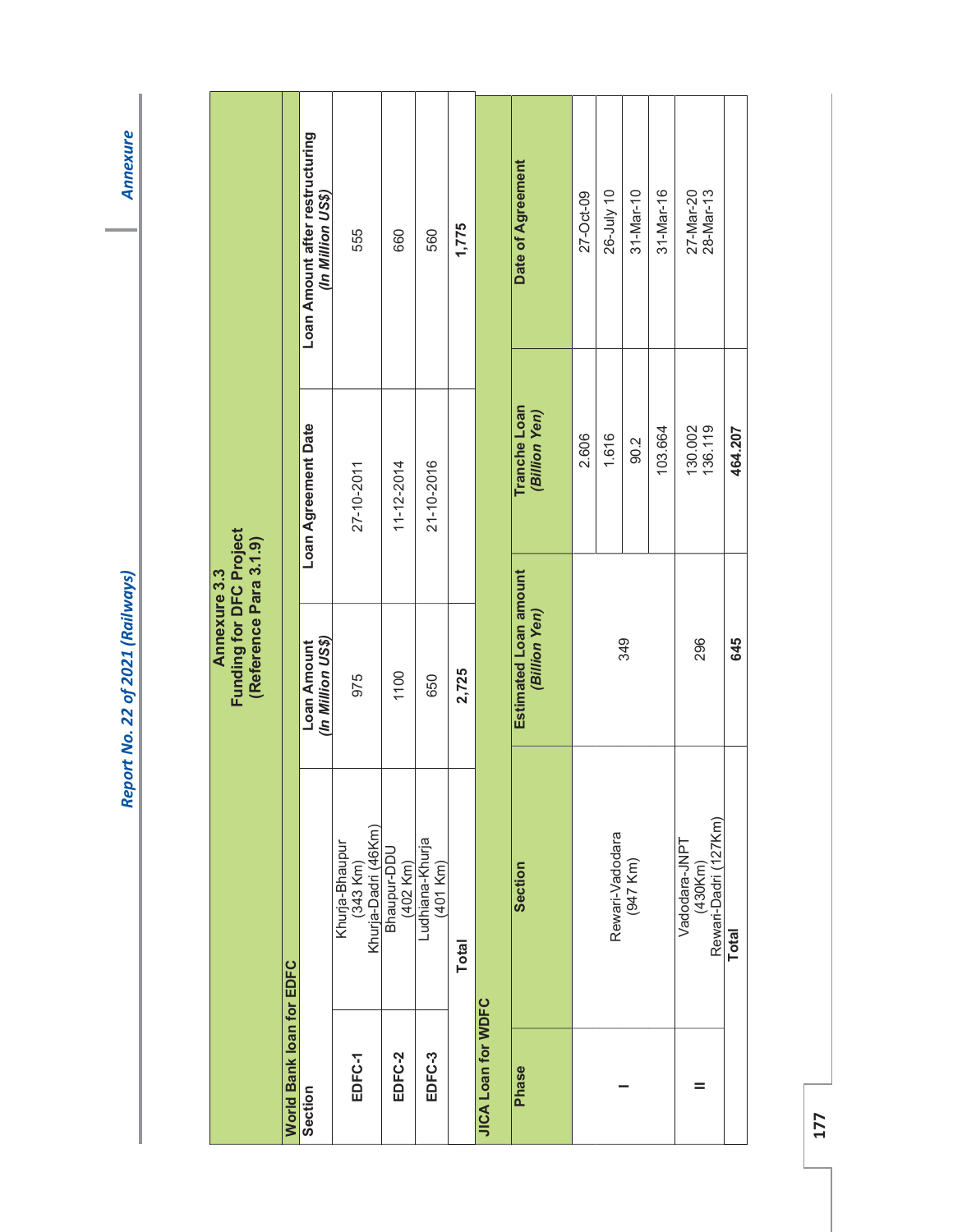**Annexure** 

|                                                                                                       | Slow Progress of Work<br><b>Commitment Charges</b><br>attributable to the<br>(Amount in ₹) | 45098.96 | 6805121.57 | 27496590.43 | 67858469.59 | 56950151.28 | 15,90,65,233.90 |
|-------------------------------------------------------------------------------------------------------|--------------------------------------------------------------------------------------------|----------|------------|-------------|-------------|-------------|-----------------|
|                                                                                                       | Dollar Value as<br>Amount in ₹)<br>of 31 March<br>2020                                     | 64.83    | 65.08      | 69.37       | 75.32       | 73.2        |                 |
|                                                                                                       | (Amount in Dollars)<br><b>Charges paid</b><br>Commitment<br><b>Excess</b>                  | 695.64   | 104565.48  | 396375.82   | 900935.60   | 778007.50   |                 |
| Calculation of avoidable payment of Commitment Charges<br>(Reference Paragraph 3.1.9)<br>Annexure 3.4 | Excess Undrawn<br>million dollar)<br>Amount (in                                            | $-0.28$  | 41.83      | 158.55      | 360.37      | 311.20      |                 |
|                                                                                                       | Withdrawal<br><b>Scheduled</b><br>(in million<br>dollar)                                   | 20       | 80         | 240         | 520         | 560         | <b>Total</b>    |
|                                                                                                       | $\bullet$<br>(in million<br>dollar)<br><b>Total</b>                                        | 20.28    | 38.17      | 81.45       | 159.63      | 248.80      |                 |
|                                                                                                       | Loan Amount   Cumulativ<br>million dollar<br>Drawn in                                      | 20.28    | 17.90      | 43.28       | 78.18       | 89.17       |                 |
|                                                                                                       | Amount (in<br>million<br>dollar)<br>Loan                                                   | 650      | 650        | 650         | 650         | 650         |                 |
|                                                                                                       | Year                                                                                       | 2016-17  | 2017-18    | 2018-19     | 2019-20     | 2020-21     |                 |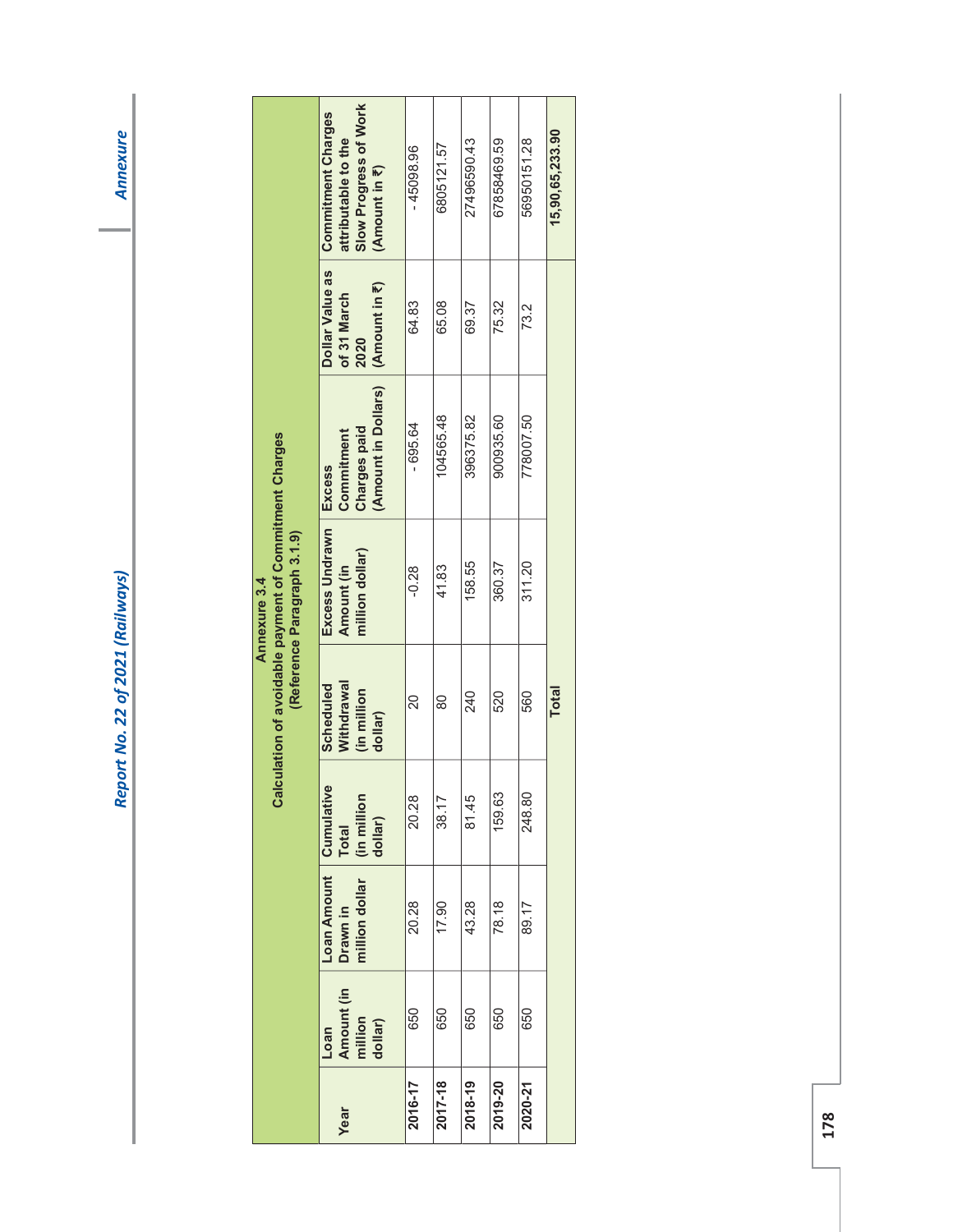**Annexure**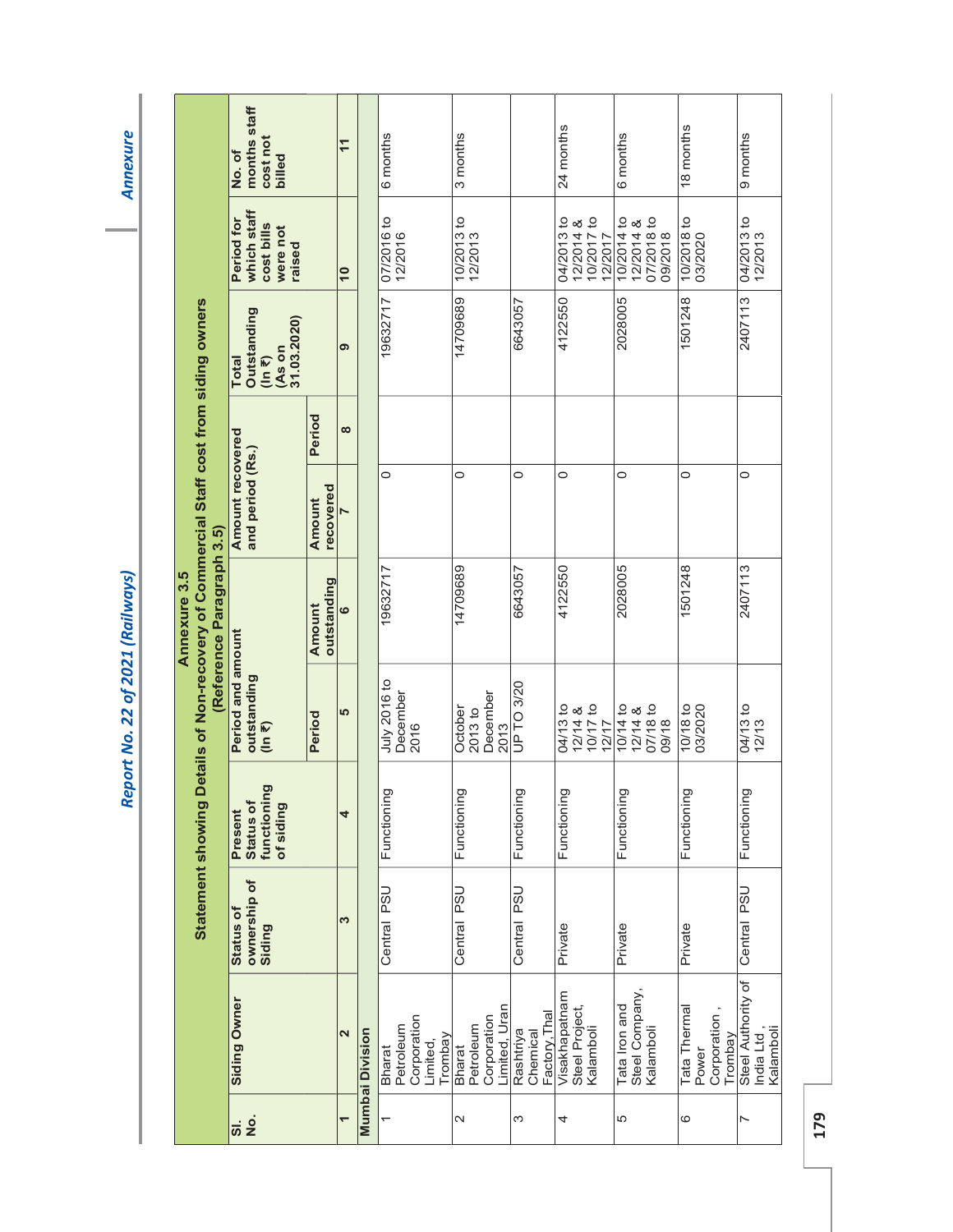**Annexure** 

|                                                                                                                 |                          | months staff<br>cost not<br>No.of<br>billed                                         |                       | $\overline{1}$           |                                       |                                                       |                                              |                                                    |                                                                           |                                        |                                                              | 3 months                                               |
|-----------------------------------------------------------------------------------------------------------------|--------------------------|-------------------------------------------------------------------------------------|-----------------------|--------------------------|---------------------------------------|-------------------------------------------------------|----------------------------------------------|----------------------------------------------------|---------------------------------------------------------------------------|----------------------------------------|--------------------------------------------------------------|--------------------------------------------------------|
|                                                                                                                 |                          | which staff<br>Period for<br>cost bills<br>were not<br>raised                       |                       | $\overline{10}$          |                                       |                                                       |                                              |                                                    |                                                                           |                                        |                                                              | 10/2019 to<br>12/2019                                  |
|                                                                                                                 |                          | <b>Outstanding</b><br>31.03.2020)<br>(As on<br>$(\ln \overline{z})$<br><b>Total</b> |                       | ၈                        | 8627805                               | 14107496                                              | 25020589                                     | 1059263                                            | 11328916                                                                  | 8145873                                | 12936382                                                     | 1632935                                                |
|                                                                                                                 |                          |                                                                                     | Period                | $\infty$                 |                                       |                                                       |                                              | 04/12 to<br>03/18                                  |                                                                           |                                        |                                                              |                                                        |
|                                                                                                                 |                          | Amount recovered<br>and period (Rs.)                                                | recovered<br>Amount   | N                        | 0                                     | $\circ$                                               | 0                                            | 7356118                                            | 0                                                                         | $\circ$                                | 0                                                            | $\circ$                                                |
| Details of Non-recovery of Commercial Staff cost from siding owners<br>Annexure 3.5<br><b>Statement showing</b> | Reference Paragraph 3.5) |                                                                                     | outstanding<br>Amount | ဖ                        | 8627805                               | 14107496                                              | 25020589                                     | 8415381                                            | 11328916                                                                  | 8145873                                | 12936382                                                     | 1632935                                                |
|                                                                                                                 |                          | Period and amount<br>outstanding<br>$($ In $\overline{z}$                           | Period                | LO                       | 2012, 2015<br>to 03/2020              | 01/2016 to<br>03/2020                                 | 07/16 to<br>03/2020                          | 2014, 2014<br>to 03/2020<br>Prior to               | $12/08$ to<br>02/16                                                       | $01/17$ to<br>12/19                    | 04/11 to<br>12/15                                            | $01/19$ to<br>09/19                                    |
|                                                                                                                 |                          | functioning<br>Status of<br>of siding<br>Present                                    |                       | 4                        | Functioning                           | Functioning                                           | Functioning                                  | Functioning                                        | Functioning                                                               | Functioning                            | Functioning                                                  | Functioning                                            |
|                                                                                                                 |                          | ownership of<br>Status of<br>Siding                                                 |                       | S                        | <b>PSU</b><br>Central                 | <b>PSU</b><br>Central                                 | Central PSU                                  | Private                                            | Private                                                                   | Private                                | Private                                                      | Private                                                |
|                                                                                                                 |                          | Siding Owner                                                                        |                       | $\overline{\mathbf{r}}$  | Corporation of<br>India, KLMG<br>Food | Limited VOSG<br>Corporation<br>Petroleum<br>Hindustan | Rashtriya<br>Chemical<br>Trombay<br>Factory, | Corporation of<br><b>Bulk Cement</b><br>India KLMG | B2B Milk Siding<br>Corporation<br>KLMG (Earlier<br>Warehousing<br>Central | Ltd.Somathane<br>Corporation<br>Navkar | <b>Coated Product</b><br>Limited, Vasind<br><b>JSW Steel</b> | Service Private<br><b>PNP Maritime</b><br>Limited, PEN |
|                                                                                                                 |                          | $\vec{a}$ $\vec{a}$                                                                 |                       | $\overline{\phantom{0}}$ | ∞                                     | σ                                                     | $\widetilde{\phantom{a}}$                    | $\widetilde{\cdot}$                                | $\frac{2}{3}$                                                             | $\frac{3}{2}$                          | $\overline{4}$                                               | $\frac{5}{3}$                                          |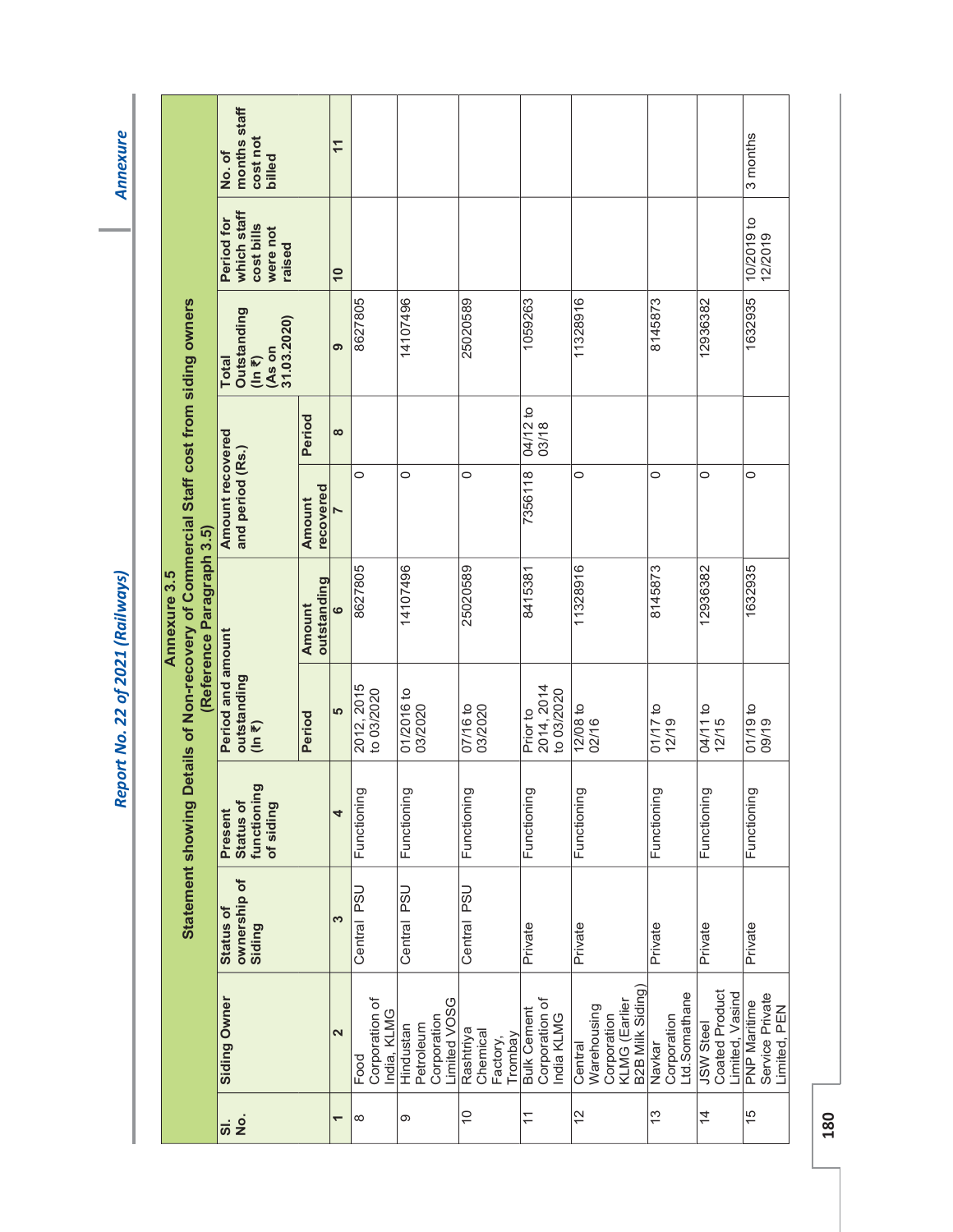Annexure

|                                                                                                       |                           | months staff<br>cost not<br>No.of<br>billed                          |                            | $\overline{1}$  | 6 months                                         |                                                          |                                                            |                                         |                                         | 54 months                                                        |
|-------------------------------------------------------------------------------------------------------|---------------------------|----------------------------------------------------------------------|----------------------------|-----------------|--------------------------------------------------|----------------------------------------------------------|------------------------------------------------------------|-----------------------------------------|-----------------------------------------|------------------------------------------------------------------|
|                                                                                                       |                           | which staff<br>Period for<br>cost bills<br>were not<br>raised        |                            | $\overline{10}$ | 10/2019 to<br>01/2018 to<br>03/2018 &<br>12/2019 |                                                          |                                                            |                                         |                                         | 10/2015 to<br>03/2020                                            |
|                                                                                                       |                           | <b>Outstanding</b><br>31.03.2020)<br>As on<br><b>Total</b><br>(ln 7) |                            | ၈               | 1414803                                          | 1511071                                                  | 2600996                                                    | 2334558                                 | 18131984                                | 494863                                                           |
|                                                                                                       |                           |                                                                      | Period                     | $\infty$        | April 18<br>March<br>2019<br>ġ                   |                                                          |                                                            |                                         |                                         |                                                                  |
|                                                                                                       |                           | Amount recovered<br>and period (Rs.)                                 | recovered<br><b>Amount</b> | N               | 3290089                                          | $\circ$                                                  | $\circ$                                                    | $\circ$                                 | $\circ$                                 | $\circ$                                                          |
| Statement showing Details of Non-recovery of Commercial Staff cost from siding owners<br>Annexure 3.5 | (Reference Paragraph 3.5) |                                                                      | outstanding<br>Amount      | $\bullet$       | 4704892                                          | 1511071                                                  | 2600996                                                    | 2334558                                 | 18131984                                | 494863                                                           |
|                                                                                                       |                           | Period and amount<br>outstanding<br>$(ln \overline{z})$              | Period                     | LO              | 04/18 to<br>09/19                                | 07/2015 to<br>03/2020                                    | 07/2015 to<br>03/2020                                      | 01/19 to<br>03/20                       | 09/15, 01/16<br>to 03/20<br>$01/14$ to  | $01/13$ to<br>09/15                                              |
|                                                                                                       |                           | functioning<br>Status of<br>of siding<br>Present                     |                            | 4               | Functioning                                      | from 1.1.21<br>functioning<br>$\frac{5}{2}$              | Functioning                                                | Functioning                             | Functioning                             | Functioning                                                      |
|                                                                                                       |                           | ownership of<br><b>Status of</b><br>Siding                           |                            | S               | Private                                          | Central PSU                                              | Central PSU                                                | Central PSU                             | Private                                 | Private                                                          |
|                                                                                                       |                           | Siding Owner                                                         |                            | 2               | Limited, Pen,<br><b>JSW Steel</b><br>Dolvi       | India, (CONCOR)<br>Corporation of<br>Container<br>Mulund | Corporation of<br>(CONCOR)<br>Container<br>Turbhe<br>India | Terminal.(CONC<br>Dronagiri Rail<br>OR) | Limited, MIOJ<br>Indian Oil<br>Terminal | Ltd(Earlier<br>Vikram Ispat<br>Ltd.) Roha<br>Maxsteel<br>Welspun |
|                                                                                                       |                           | $\vec{a}$ $\frac{1}{2}$                                              |                            | —               | $\frac{6}{5}$                                    | 17                                                       | $\frac{8}{1}$                                              | $\frac{6}{5}$                           | $\overline{20}$                         | $\overline{2}$                                                   |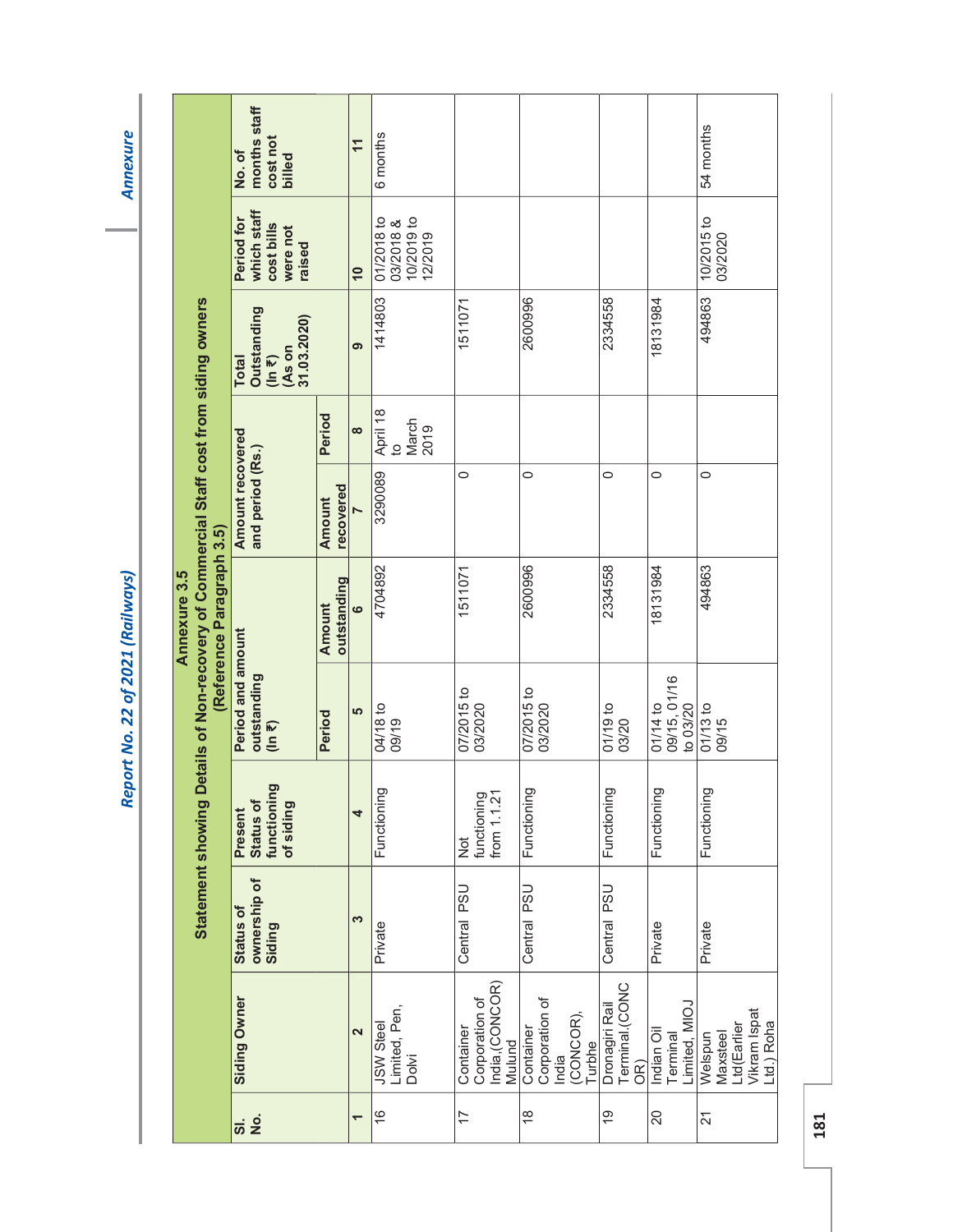**Annexure** 

|                                                                                                                 | months staff<br>cost not<br>No.of<br>billed                                                |                       | $\overline{1}$  |                                              |              |                      |                              |                                       |                              |           |                        |                                         |                            |                                      |
|-----------------------------------------------------------------------------------------------------------------|--------------------------------------------------------------------------------------------|-----------------------|-----------------|----------------------------------------------|--------------|----------------------|------------------------------|---------------------------------------|------------------------------|-----------|------------------------|-----------------------------------------|----------------------------|--------------------------------------|
|                                                                                                                 | which staff<br>Period for<br>cost bills<br>were not<br>raised                              |                       | $\overline{10}$ |                                              |              |                      |                              |                                       |                              |           |                        |                                         |                            |                                      |
|                                                                                                                 | <b>Outstanding</b><br>31.03.2020)<br>$(\ln \overline{\epsilon})$<br>(As on<br><b>Total</b> |                       | ၜ               | 50229592                                     | 210621505    |                      | 2163837                      | 976836                                | 6821079                      | 9961752   |                        | 500560                                  | 440655                     | 612650                               |
|                                                                                                                 |                                                                                            | Period                | $\infty$        |                                              | $\bullet$    |                      | 2018-19                      | Ē                                     | Ē                            |           |                        |                                         |                            | o1/19 to<br>06/19                    |
|                                                                                                                 | Amount recovered<br>and period (Rs.)                                                       | recovered<br>Amount   | N               | 0                                            | 10646207     |                      | 1344833                      | $\circ$                               | $\circ$                      | 1344833   |                        | $\circ$                                 | 0                          | 2018867                              |
| Details of Non-recovery of Commercial Staff cost from siding owners<br>Reference Paragraph 3.5)<br>Annexure 3.5 |                                                                                            | outstanding<br>Amount | $\bullet$       | 50229592                                     | 221267712    |                      | 3508670                      | 976836                                | 6821079                      | 11306585  |                        | 500560                                  | 440655                     | 2631517                              |
|                                                                                                                 | Period and amount<br>outstanding<br>$($ In $\overline{z}$                                  | Period                | မ               | 09/2019 to<br>03/2020<br>09/19 &<br>Prior to |              |                      | 31.03.2019<br>Upto           | Upto<br>31.03.2018                    | 31.03.2018<br>Upto           |           |                        | 01/19 to<br>06/19                       | 04/18 to<br>06/19          | $01/18$ to<br>06/19                  |
|                                                                                                                 | functioning<br>Status of<br>of siding<br>Present                                           |                       | 4               |                                              |              |                      | Functioning                  | Functioning                           | Closed in<br>2017-18         |           |                        | Functioning                             | Functioning                | Functioning                          |
| <b>Statement showing</b>                                                                                        | ownership of<br><b>Status of</b><br>Siding                                                 |                       | S               |                                              |              |                      | Government<br>Central        | <b>PSU/Central</b>                    | Private                      |           |                        | Govt                                    | Govt                       | Private                              |
|                                                                                                                 | Siding Owner                                                                               |                       | 2               | Nehru Port Trust<br>Jawaharlal               |              | <b>Pune Division</b> | Engineer, Kirkee<br>Garrison | Corporation of<br>India, Pune<br>Food | Rasayan, Loni<br>Rama Krishi |           | <b>Nagpur Division</b> | Depot, Pulgaon<br>Ammunation<br>Central | Filling Factory<br>Bhandak | Siding, Wardha<br><b>Uttam Value</b> |
|                                                                                                                 | $\frac{1}{2}$<br><u>ა</u>                                                                  |                       | ٣               | 22                                           | <b>Total</b> |                      |                              | $\mathbf{\Omega}$                     | S                            | Sub-Total |                        |                                         | 2                          | 3                                    |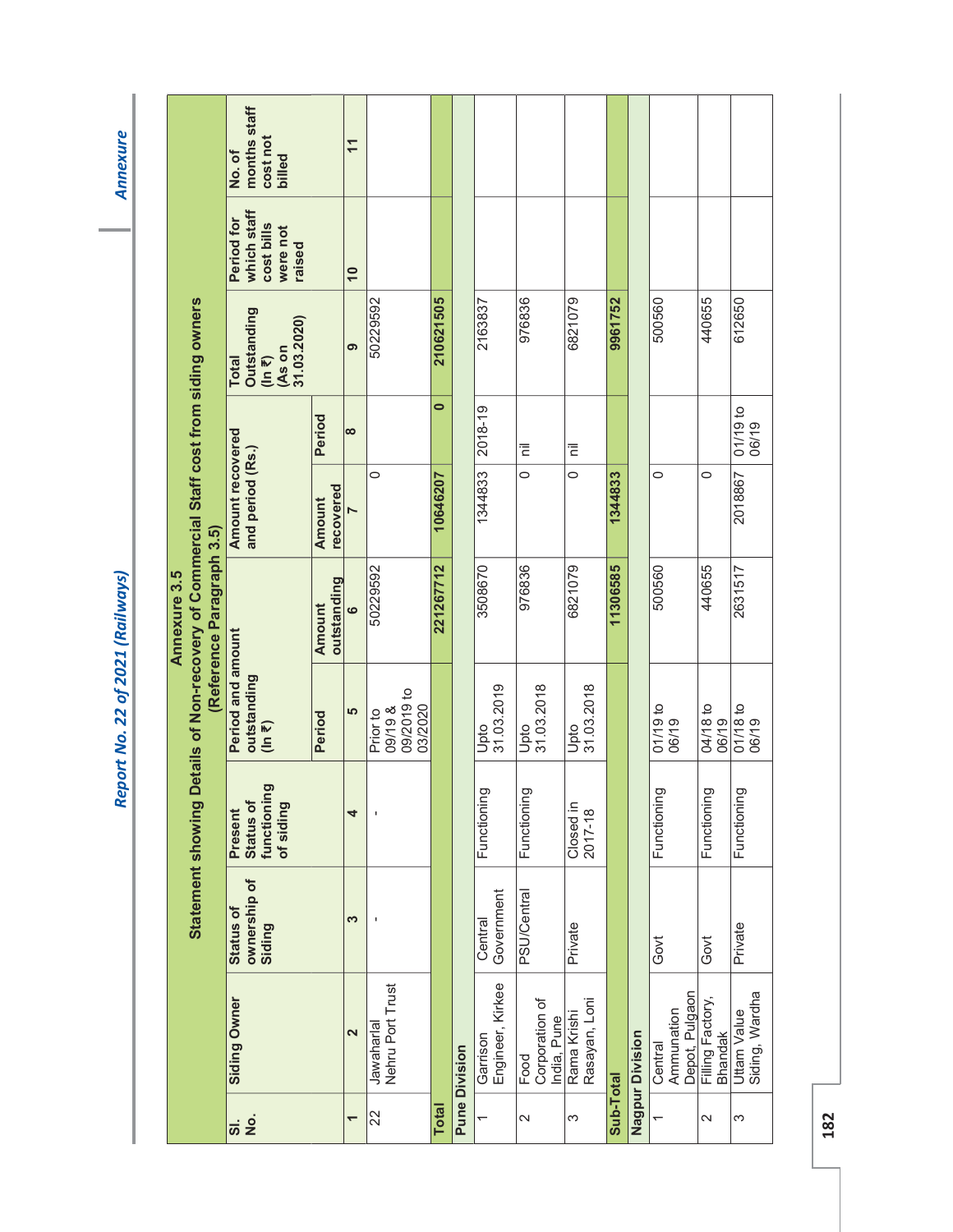**Annexure** 

|                                                                                                                 |                                            | months staff<br>cost not<br>No.of<br>billed                                 |                     | $\overline{1}$      |                                                          |                       |           |                          |                                                                                                       |                                                        |                                                                                                |
|-----------------------------------------------------------------------------------------------------------------|--------------------------------------------|-----------------------------------------------------------------------------|---------------------|---------------------|----------------------------------------------------------|-----------------------|-----------|--------------------------|-------------------------------------------------------------------------------------------------------|--------------------------------------------------------|------------------------------------------------------------------------------------------------|
|                                                                                                                 |                                            | which staff<br>Period for<br>cost bills<br>were not<br>raised               |                     | $\overline{10}$     |                                                          |                       |           |                          |                                                                                                       |                                                        |                                                                                                |
|                                                                                                                 |                                            | Outstanding<br>31.03.2020)<br>(As on<br>$(ln \overline{z})$<br><b>Total</b> |                     | თ                   | 2810271                                                  | 987640                | 5351776   |                          | 85053                                                                                                 | 3626690                                                | 3997206                                                                                        |
|                                                                                                                 |                                            |                                                                             | Period              | $\infty$            | 01/19 to<br>06/19                                        | $01/18$ to<br>12/18   |           |                          |                                                                                                       | J,                                                     | 2016-<br>2017                                                                                  |
|                                                                                                                 |                                            | <b>Amount recovered</b><br>and period (Rs.)                                 | recovered<br>Amount | $\overline{a}$      | 4397089                                                  | 3500862               | 9916818   |                          | $\circ$                                                                                               | $\circ$                                                | 66910                                                                                          |
| Details of Non-recovery of Commercial Staff cost from siding owners<br>Reference Paragraph 3.5)<br>Annexure 3.5 |                                            | outstanding<br>Amount                                                       | $\bullet$           | 7207360             | 4488502                                                  | 15268594              |           | 85053                    | 3626690                                                                                               | 4064116                                                |                                                                                                |
|                                                                                                                 | Period and amount<br>outstanding<br>(ln 7) | Period                                                                      | မာ                  | $01/19$ to<br>12/19 | 01/18 to<br>06/19                                        |                       |           | 2017-18                  | 2015-16 to<br>2019-20                                                                                 | 2019-2020                                              |                                                                                                |
|                                                                                                                 |                                            | functioning<br>Status of<br>of siding<br>Present                            |                     | 4                   | Functioning                                              | Functioning           |           |                          | Functioning                                                                                           | Nov.2019<br>Closed in                                  | Functioning                                                                                    |
|                                                                                                                 | <b>Statement showing</b>                   | ownership of<br><b>Status of</b><br>Siding                                  |                     | 3                   | State PSU                                                | Central PSU           |           |                          | PSU (STATE)                                                                                           | (CENTRAL)<br><b>DSS</b>                                | PSU (STATE)                                                                                    |
|                                                                                                                 |                                            | Siding Owner                                                                |                     | 2                   | State Electricity<br>Maharashtra<br>Chandrapur<br>Board, | Majri CHP<br>Chargaon |           | <b>Bhusawal Division</b> | (MSEDCL/MSE),<br>Eklahare, Nasik<br>State Electricity<br>Distribution Co.<br>Maharastra<br>Road<br>gi | CWC, Khandwa<br>Warehousing<br>corporation)<br>Central | State Electricity<br>distribution co.<br>Ltd.(MSEDCL)<br>Deep Nagar,<br>Maharastra<br>Bhusawal |
|                                                                                                                 |                                            | <u>ត់  ខំ</u>                                                               |                     | ٣                   | 4                                                        | 5                     | Sub-Total |                          |                                                                                                       | $\sim$                                                 | 3                                                                                              |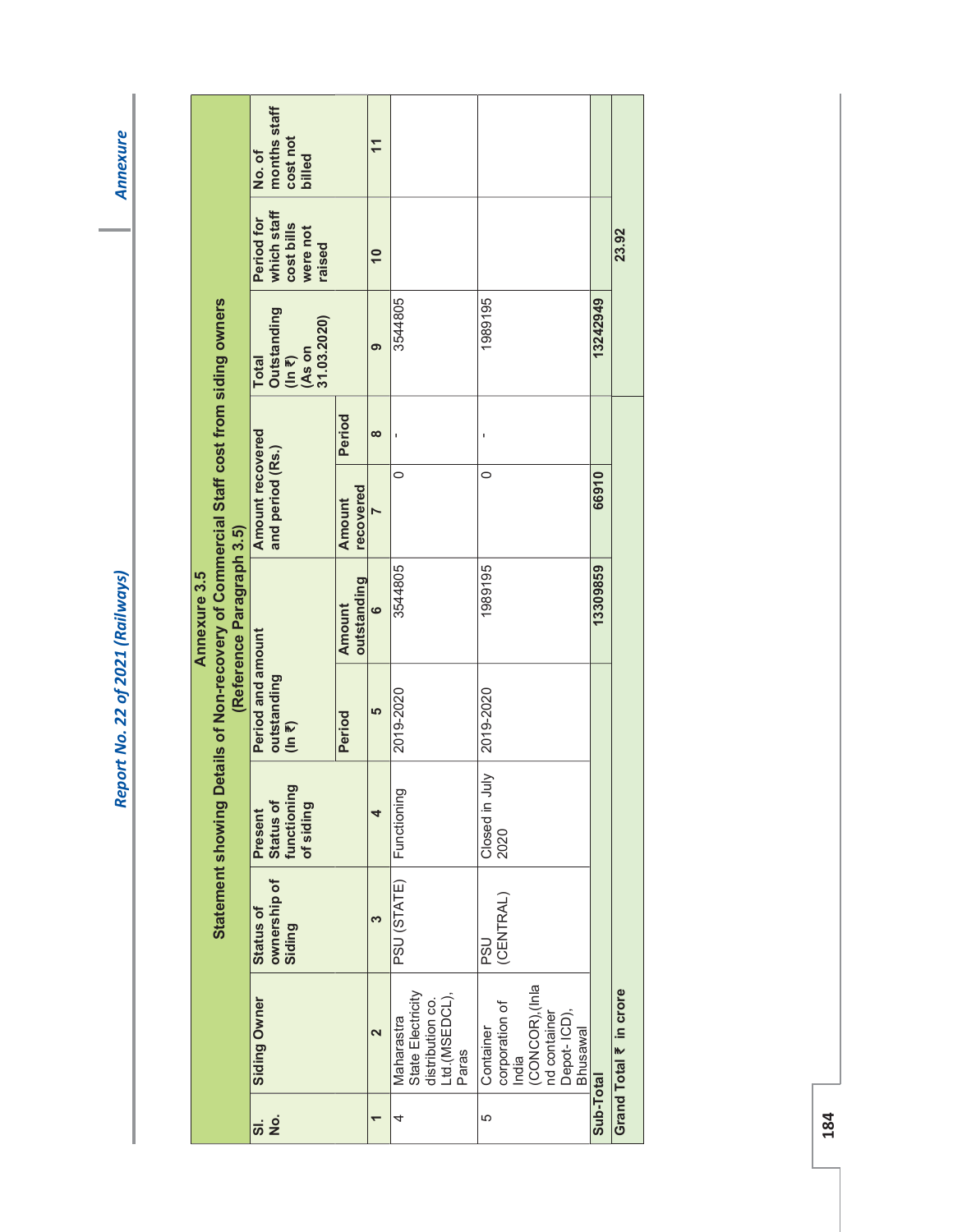**Annexure** 

|                     |                                                                                                                                                                                          |               |                           |                                                                                            | Annexure 3.6                               |                                            |                                                                                                   |                                                                                        |                                                                        |
|---------------------|------------------------------------------------------------------------------------------------------------------------------------------------------------------------------------------|---------------|---------------------------|--------------------------------------------------------------------------------------------|--------------------------------------------|--------------------------------------------|---------------------------------------------------------------------------------------------------|----------------------------------------------------------------------------------------|------------------------------------------------------------------------|
|                     |                                                                                                                                                                                          |               |                           | Non-recovery of Repair and Maintenance charges from Private Sidings                        | (Reference Paragraph 3.8)                  |                                            |                                                                                                   |                                                                                        |                                                                        |
| $\vec{a}$ $\vec{a}$ | Name of the Siding                                                                                                                                                                       | Alpha<br>Code | <b>Serving</b><br>Station | point) in mtr.<br>interchange<br>within Rly's<br>premises<br>Take of<br>point to<br>Length | 01.08.2005)<br>Km (w.e.f.<br>Rate per<br>W | 01.03.2015)<br>Km (w.e.f.<br>Rate per<br>W | (Col. 5x115xCol.<br><b>Total amount</b><br>01.08.2005 to<br>28.02.2015.<br>6/12x1000)<br>due from | from 01.03.2015 to<br>Total amount due<br>30.09.2020. (Col.<br>7/12x1000)<br>5x67xCol. | Total amount of<br>$(Col. 8 + Col. 9)$<br>non-recovery<br>$\mathbf{h}$ |
| ٣                   | 2                                                                                                                                                                                        | S             | 4                         | <b>LO</b>                                                                                  | ဖ                                          | $\overline{ }$                             | $\infty$                                                                                          | ၈                                                                                      | $\overline{10}$                                                        |
| $\overline{ }$      | ΞŪ                                                                                                                                                                                       | WFCS          | WFD                       | 500                                                                                        | 834827                                     | 1092000                                    | 4000213                                                                                           | 3048500                                                                                | 7048713                                                                |
| $\sim$              | 준                                                                                                                                                                                        | KJMS          | KJM                       | 185                                                                                        | 834827                                     | 1092000                                    | 1480079                                                                                           | 1127945                                                                                | 2608024                                                                |
| S                   | <b>OIL SIDING</b>                                                                                                                                                                        | <b>DKNS</b>   | DKN                       | 945                                                                                        | 834827                                     | 1092000                                    | 7560402                                                                                           | 5761665                                                                                | 13322067                                                               |
| 4                   | <b>LPG SIDING</b>                                                                                                                                                                        | <b>DKNG</b>   | DKN                       | 125                                                                                        | 834827                                     | 1092000                                    | 1000053                                                                                           | 762125                                                                                 | 1762178                                                                |
| 5                   | <b>SAIL SIDING</b>                                                                                                                                                                       | CSAS          | <b>SDR</b><br>ပ           | 362                                                                                        | 834827                                     | 1092000                                    | 2896154                                                                                           | 2207114                                                                                | 5103268                                                                |
| 6                   | TATA SIDING (TISCO)                                                                                                                                                                      | TCS           | CSDR                      | 320                                                                                        | 834827                                     | 1092000                                    | 2560136                                                                                           | 1951040                                                                                | 4511176                                                                |
|                     | TATA SIDING (TISCO)                                                                                                                                                                      | TCS           | CSDR                      | 320                                                                                        | 834827                                     | 1092000                                    | 2560136                                                                                           | 1951040                                                                                | 4511176                                                                |
| $\overline{ }$      | BIRLA BULK CEMENT SIDING                                                                                                                                                                 | BSBD          | DBU                       | 80                                                                                         | 834827                                     | 1092000                                    | 640034                                                                                            | 487760                                                                                 | 1127794                                                                |
| $\infty$            | ACC CEMENT LTD. SIDING                                                                                                                                                                   | <b>MAPT</b>   | <b>Ndl</b>                | 145                                                                                        | 834827                                     | 1092000                                    | 1160062                                                                                           | 884065                                                                                 | 2044127                                                                |
| တ                   | GAS TURBINE SIDING                                                                                                                                                                       | <b>YNKS</b>   | YNK                       | 550                                                                                        | 834827                                     | 1092000                                    | 4400234                                                                                           | 3353350                                                                                | 7753584                                                                |
| $\overline{C}$      | BEML SIDING                                                                                                                                                                              | <b>BNCB</b>   | <b>BYPL</b>               | 2600                                                                                       | 834827                                     | 1092000                                    | 20801106                                                                                          | 15852200                                                                               | 36653306                                                               |
| $\overline{1}$      | KSSIDC SIDING*                                                                                                                                                                           | CKSS          | <b>SDR</b><br>ပ           | 300                                                                                        | 834827                                     | $\circ$                                    | 1920102                                                                                           | O                                                                                      | 1920102                                                                |
| Total               |                                                                                                                                                                                          |               |                           |                                                                                            |                                            |                                            | 5,09,78,711                                                                                       | 3,73,86,804                                                                            | 8,83,65,515                                                            |
|                     | 1. TISCO Siding/CSDR has two separate lines with a track length                                                                                                                          |               |                           | of 320 mtr. Repair and Maintenance Charges were arrived at accordingly.                    |                                            |                                            |                                                                                                   |                                                                                        |                                                                        |
| $\tilde{C}^*$       | KSSIDC siding at CSDR is not in operation since 2013-14. Hence charges are arrived upto March 2013 only.                                                                                 |               |                           |                                                                                            |                                            |                                            |                                                                                                   |                                                                                        |                                                                        |
| account.            | 3. Revised Form of Agreement was effective from 12-07-2005. For calculation purpose, period from August 2005 to February 2015 and from March 2015 to September 2020 have been taken into |               |                           |                                                                                            |                                            |                                            |                                                                                                   |                                                                                        |                                                                        |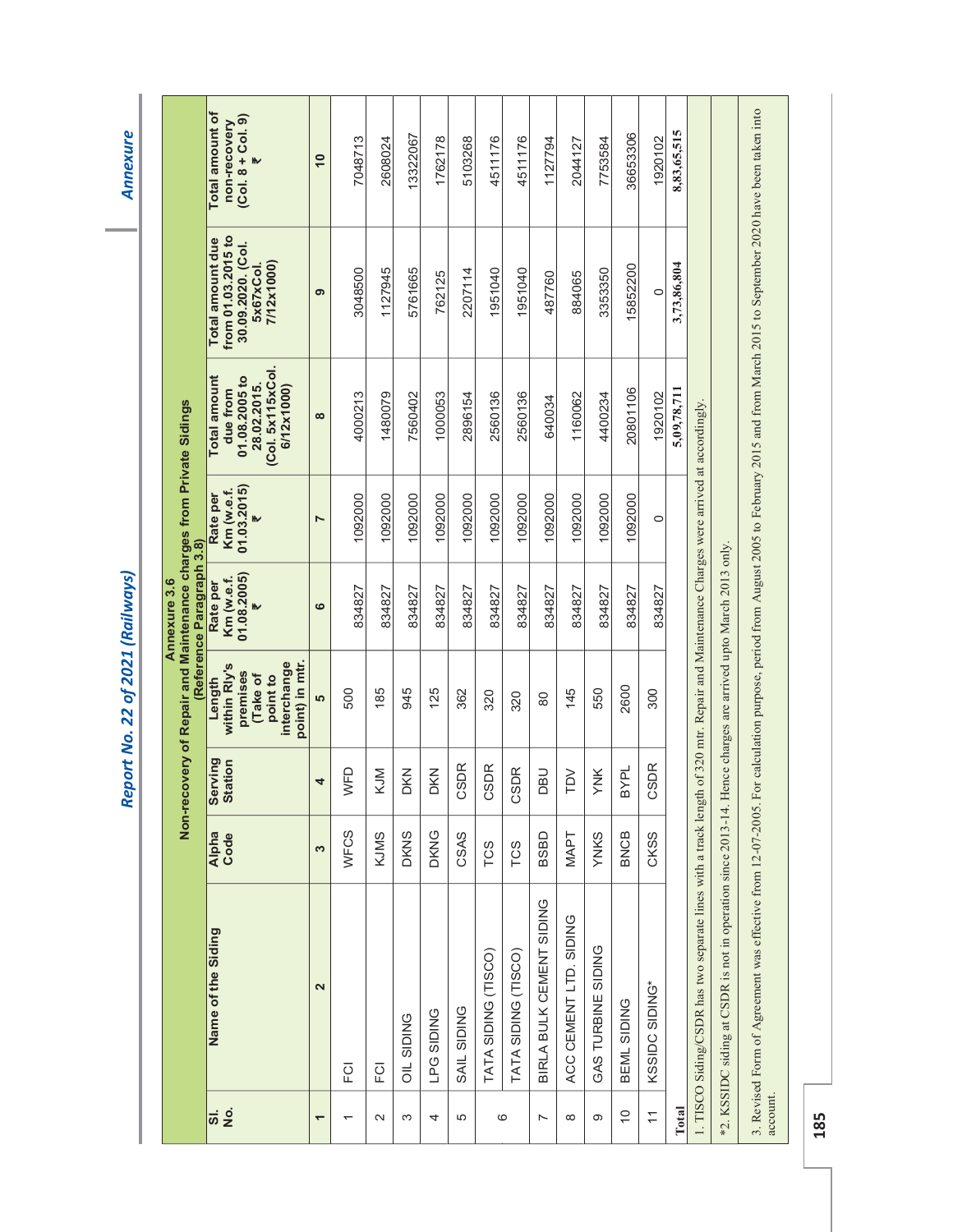**Annexure** 

|                                                                                       | balance<br>S<br>opening<br>(in ₹)<br>Interest                                                       | $7 = (6/100*2)/365*1$   | 137117808       | 121660482       | 113183719   | 112593548        | 94606752    | 74323208        | 60123866    | 42290550         | 27961492   | 11166976        | 12967      | 13861      | 79,50,55,230 |
|---------------------------------------------------------------------------------------|-----------------------------------------------------------------------------------------------------|-------------------------|-----------------|-----------------|-------------|------------------|-------------|-----------------|-------------|------------------|------------|-----------------|------------|------------|--------------|
|                                                                                       | Rate <sup>204</sup> of Interest<br>(per cent)                                                       | ဖ                       | $6\overline{4}$ | $6\overline{4}$ | 6.4         | 6.4              | 6.4         | $6\overline{4}$ | 6.4         | 6.4              | 6.4        | $6\overline{4}$ | 6.4        | 6.4        |              |
|                                                                                       | for<br>$\frac{1}{10}$<br>balance(in₹)<br>adjustment<br>closing<br>Amount                            | 5=4-3                   | 617905311       | 865398196       | 802661642   | 3309062752       | 3275820610  | 3068057224      | 3021484504  | 2895484511       | 3089716791 | 2051858345      | 0          | 0          |              |
|                                                                                       | ð<br>Working Capital<br>Loan during the<br>Repayment<br>period(in ₹)                                | 4                       | 2350000000      | 2350000000      | 2300000000  | $\circ$          | $\circ$     | $\circ$         | $\circ$     | $\circ$          | $\circ$    | 0               | $\circ$    | 0          |              |
| A-Interest Calculation on ₹ 2,300 crore<br>(Reference Paragraph 3.18)<br>Annexure 3.7 | adjusted<br>Rail<br>period(in<br>Freight<br>for the<br>Actual                                       | ო                       | 2967905311      | 3215398196      | 3102661642  | 3309062752       | 3275820610  | 3068057224      | 3021484504  | 2895484511       | 3089716791 | 2051858345      |            |            | <b>Total</b> |
|                                                                                       | FD <sub>s</sub><br>$\delta$<br>lance<br>Opening bal<br>of<br>payment<br>advance(in ₹)<br>terminated | $\overline{\mathbf{C}}$ | 23000000000     | 22382094689     | 21516696493 | 20714034851      | 660ZZ6707Z1 | 14129151489     | 11061094265 | 8039609761       | 5144125250 | 2054408459      | 2550114    | 2550114    |              |
|                                                                                       | $\overline{\phantom{a}}$<br>No<br>days                                                              |                         | 34              | 31              | 30          | 31               | 37          | 30              | 31          | 30               | 37         | 31              | 29         | 37         |              |
|                                                                                       |                                                                                                     | Lo                      | 30-04-2019      | 31-05-2019      | 30-06-2019  | 31-07-2019       | 31-08-2019  | 30-09-2019      | 31-10-2019  | 30-11-2019       | 31-12-2019 | 31-01-2020      | 29-02-2020 | 31-03-2020 |              |
|                                                                                       | Period                                                                                              | From                    | 28-03-2019      | 01-05-2019      | 01-06-2019  | $01 - 07 - 2019$ | 01-08-2019  | 01-09-2019      | 01-10-2019  | $01 - 11 - 2019$ | 01-12-2019 | 01-01-2020      | 01-02-2020 | 01-03-2020 |              |

## B-Interest paid on working capital loan of ₹ 700 crore= ₹ 6.18 crore B- Interest paid on working capital loan of ₹ 700 crore= ₹ 6.18 crore

Total interest paid on working capital loan and encashment of FDs<br>=₹ 6.18 crore + ₹ 79.51crore =₹ 85.69 crore Total interest paid on working capital loan and encashment of FDs =₹ 6.18 crore + ₹ 79.51 crore =₹ 85.69 crore

 $^{204}$  Rate of interest of SBI as on 22/2/2019 for duration of more than 211 days to less than one year  $^{204}$  Rate of interest of SBI as on 22/2/2019 for duration of more than 211 days to less than one year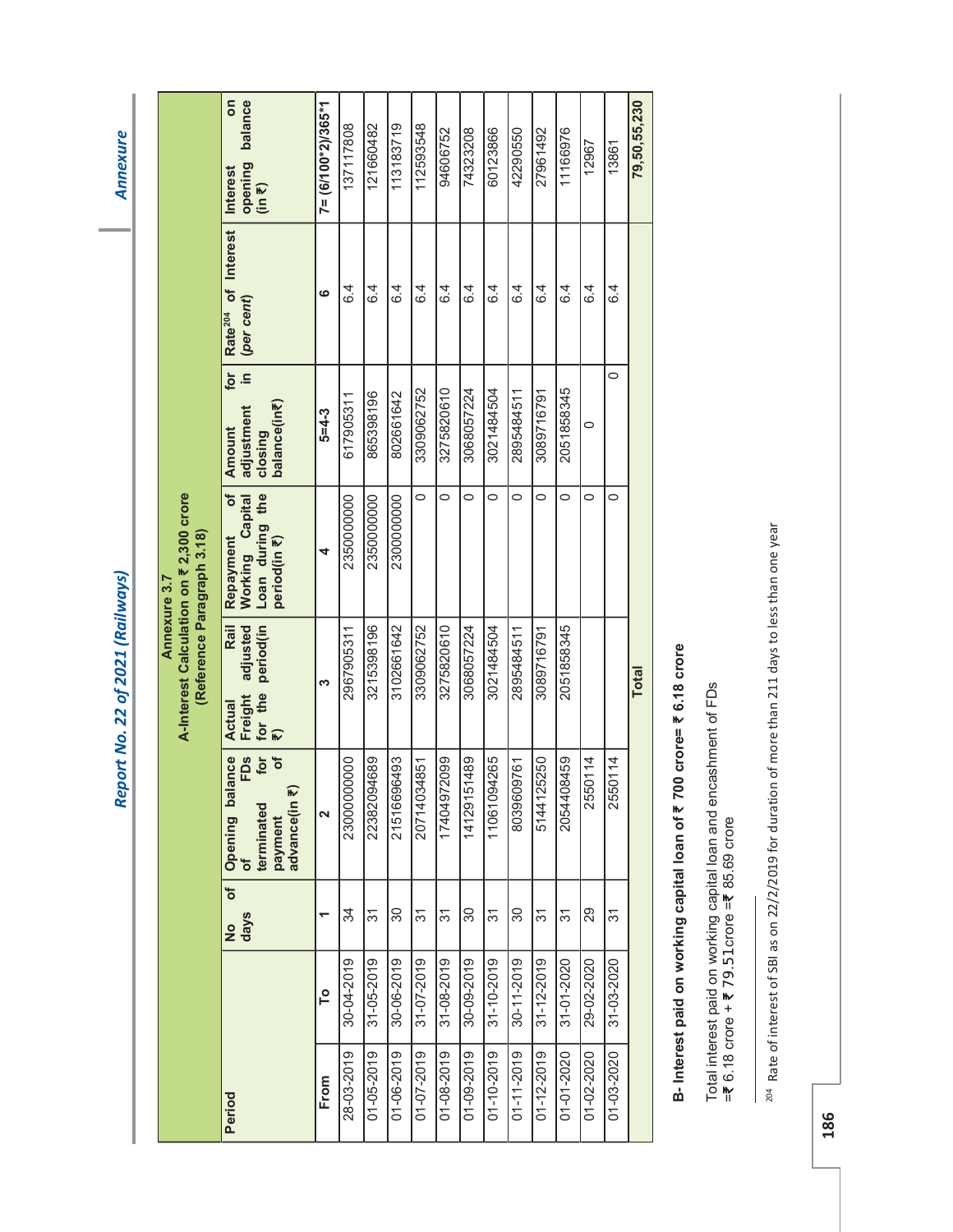|                           | of supply from TPC-<br>Loss due to change<br><b>D to BRBCL</b><br>(ln 7) | $Col.8 = Col.5 - Col.7$ | 127413370 | 209595493 | 91533695  | 173072160 | 77504705  | 120653069 | 214227077 | 255457809 | 107544677 | 82350317       | 101031333 | 42183423  | 29208094  | 53930519  | 11398616  | 74882467  | 101451410 | 125357496 |
|---------------------------|--------------------------------------------------------------------------|-------------------------|-----------|-----------|-----------|-----------|-----------|-----------|-----------|-----------|-----------|----------------|-----------|-----------|-----------|-----------|-----------|-----------|-----------|-----------|
|                           | Amount payable to<br><b>TPC-D</b><br>(ln 2)                              |                         | 196567987 | 209192328 | 210867949 | 191376142 | 215617679 | 195356402 | 203038139 | 228419417 | 191061857 | 227895043      | 192307555 | 154039022 | 151882986 | 182181767 | 228162614 | 231188610 | 275286703 | 266119156 |
|                           | TPC-D at<br>Rate per<br>TSS end<br>unit of<br>(ln 7)                     | ဖ                       | 4.7       | 4.7       | 4.7       | 4.7       | 4.7       | 4.7       | 4.7       | 4.7       | 4.7       | 4.7            | 4.7       | 4.7       | 4.7       | 4.7       | 4.7       | 4.7       | 4.7       | 4.7       |
| (Reference Paragraph 4.1) | paid to ECR by CR<br>Amount actually<br>(ln 7)                           | 5                       | 323981357 | 418787821 | 302401644 | 364448302 | 293122384 | 316009471 | 417265216 | 483877226 | 298606534 | 310245360      | 293338888 | 196222445 | 181091080 | 236112286 | 239561230 | 306071077 | 376738113 | 391476652 |
|                           | <b>Amount of debit</b><br>raised by ECR<br>$(ln \overline{z})$           | 4                       | 439726940 | 564036608 | 414553615 | 454150458 | 334213604 | 346393795 | 450387910 | 514490161 | 298606534 | 310245360      | 293338888 | 196222445 | 181091080 | 236112286 | 239561230 | 306071077 | 376738113 | 391476652 |
|                           | Rate per Unit<br>of BRBCL at<br>TSS end<br>(ln 7)                        | S                       | 7.75      | 9.41      | 6.74      | 8.95      | 6.69      | 7.6       | 9.66      | 9.96      | 7.35      | $\overline{6}$ | 7.17      | 5.99      | 5.6       | 6.09      | 4.93      | 6.22      | 6.43      | 6.91      |
|                           | <b>Total Number</b><br>supplied by<br>BRBCL<br>of units                  | 2                       | 41822976  | 44509006  | 44865521  | 40718328  | 45876102  | 41565192  | 43199604  | 48599876  | 40651459  | 48488307       | 40916501  | 32774260  | 32315529  | 38762078  | 48545237  | 49189066  | 58571639  | 56621097  |
|                           | Month                                                                    |                         | Aug-17    | Sep-17    | $Oct-17$  | Nov-17    | $Dec-17$  | $Jan-18$  | Feb-18    | Mar-18    | Apr-18    | $May-18$       | $J$ un-18 | $Jul-18$  | Aug-18    | $Sep-18$  | $Oct-18$  | Nov-18    | Dec-18    | $Jan-19$  |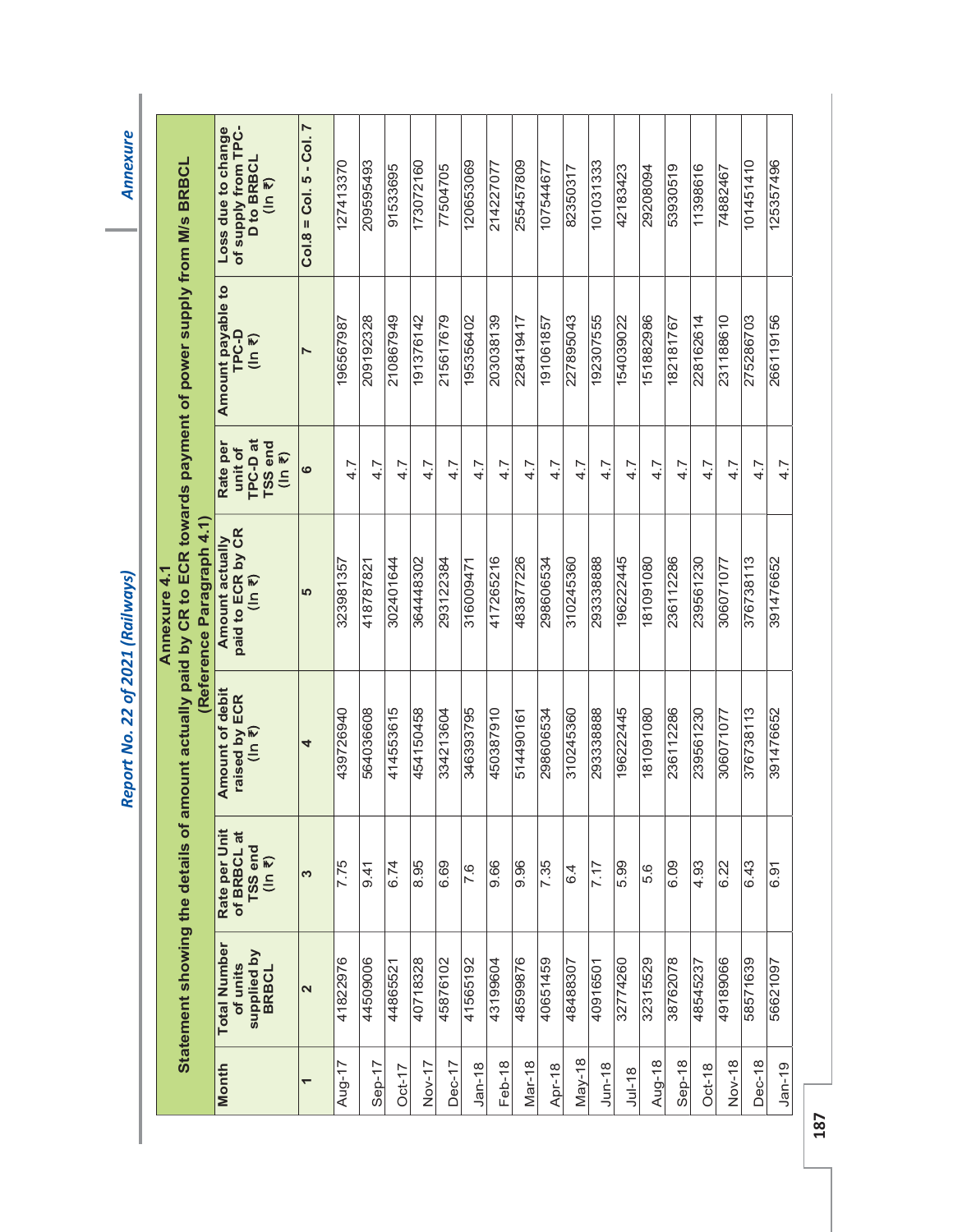**Annexure** 

|                                                                                                  |                           | of supply from TPC-<br>Loss due to change<br><b>D</b> to BRBCL<br>(ln 7) | $Col.8 = Col.5 - Col.7$ | 103771919 | 143416528 | 180150093 | 131651791 | 89924571  | 83106556  | 98959332  | 123569509 | 125717024 | 132479609 | 117822955 | 86049403  | 76190228  | 125688147 | 187622252 | 229468287 | 217172022 | 135710458  |  |
|--------------------------------------------------------------------------------------------------|---------------------------|--------------------------------------------------------------------------|-------------------------|-----------|-----------|-----------|-----------|-----------|-----------|-----------|-----------|-----------|-----------|-----------|-----------|-----------|-----------|-----------|-----------|-----------|------------|--|
|                                                                                                  |                           | Amount payable to<br>TPC-D<br>(ln 7)                                     | $\blacktriangleright$   | 277583133 | 311895517 | 313176456 | 313738729 | 297445410 | 266441752 | 246684464 | 241575283 | 284435022 | 296941204 | 268468485 | 309710743 | 324672418 | 271579383 | 94915515  | 75133242  | 111317944 | 203933125  |  |
|                                                                                                  |                           | TPC-Dat<br>TSS end<br>Rate per<br>unit of<br>(ln 7)                      | ဖ                       | 4.7       | 4.7       | 4.7       | 4.7       | 4.7       | 4.7       | 4.7       | 4.7       | 4.7       | 4.7       | 4.7       | 4.7       | 4.7       | 4.7       | 4.7       | 4.7       | 4.7       | 4.7        |  |
| amount actually paid by CR to ECR towards payment of power supply from M/s BRBCL<br>Annexure 4.1 | (Reference Paragraph 4.1) | paid to ECR by CR<br><b>Amount actually</b><br>$(ln \overline{z})$       | LO                      | 381355052 | 455312045 | 493326549 | 445390520 | 387369981 | 349548308 | 345643796 | 365144792 | 410152046 | 429420813 | 386291440 | 395760146 | 400862646 | 397267530 | 282537767 | 304601529 | 328489966 | 339643583  |  |
|                                                                                                  |                           | <b>Amount of debit</b><br>raised by ECR<br>(In ₹)                        | 4                       | 381355052 | 455312045 | 493326549 | 445390520 | 387369981 | 349548308 | 345643796 | 365144792 | 410152046 | 429420813 | 386291440 | 395760146 | 400862646 | 397267530 | 282537767 | 304601529 | 328489966 | 339643583  |  |
|                                                                                                  |                           | Rate per Unit<br>of BRBCL at<br>TSS end<br>(ln 7)                        | S                       | 6.46      | 6.86      | 7.40      | 6.67      | 6.12      | 6.17      | 6.59      | 7.10      | 6.78      | 6.80      | 6.76      | 6.01      | 5.80      | 6.88      | 13.99     | 19.05     | 13.87     | 7.83       |  |
| Statement showing the details of                                                                 |                           | <b>Total Number</b><br>supplied by<br>of units<br><b>BRBCL</b>           | $\mathbf{\Omega}$       | 59060241  | 66360748  | 66633288  | 66752921  | 63286257  | 56689734  | 52486056  | 51398996  | 60518090  | 63178980  | 57120954  | 65895903  | 69079238  | 57782847  | 20194790  | 15985796  | 23684669  | 43390027   |  |
|                                                                                                  |                           | Month                                                                    | ۳                       | Feb-19    | Mar-19    | Apr-19    | $May-19$  | $J$ un-19 | $Jul-19$  | Aug-19    | $Sep-19$  | $Oct-19$  | Nov-19    | Dec-19    | $Jan-20$  | Feb-20    | Mar-20    | Apr-20    | $May-20$  | $J$ un-20 | $Ju$ $-20$ |  |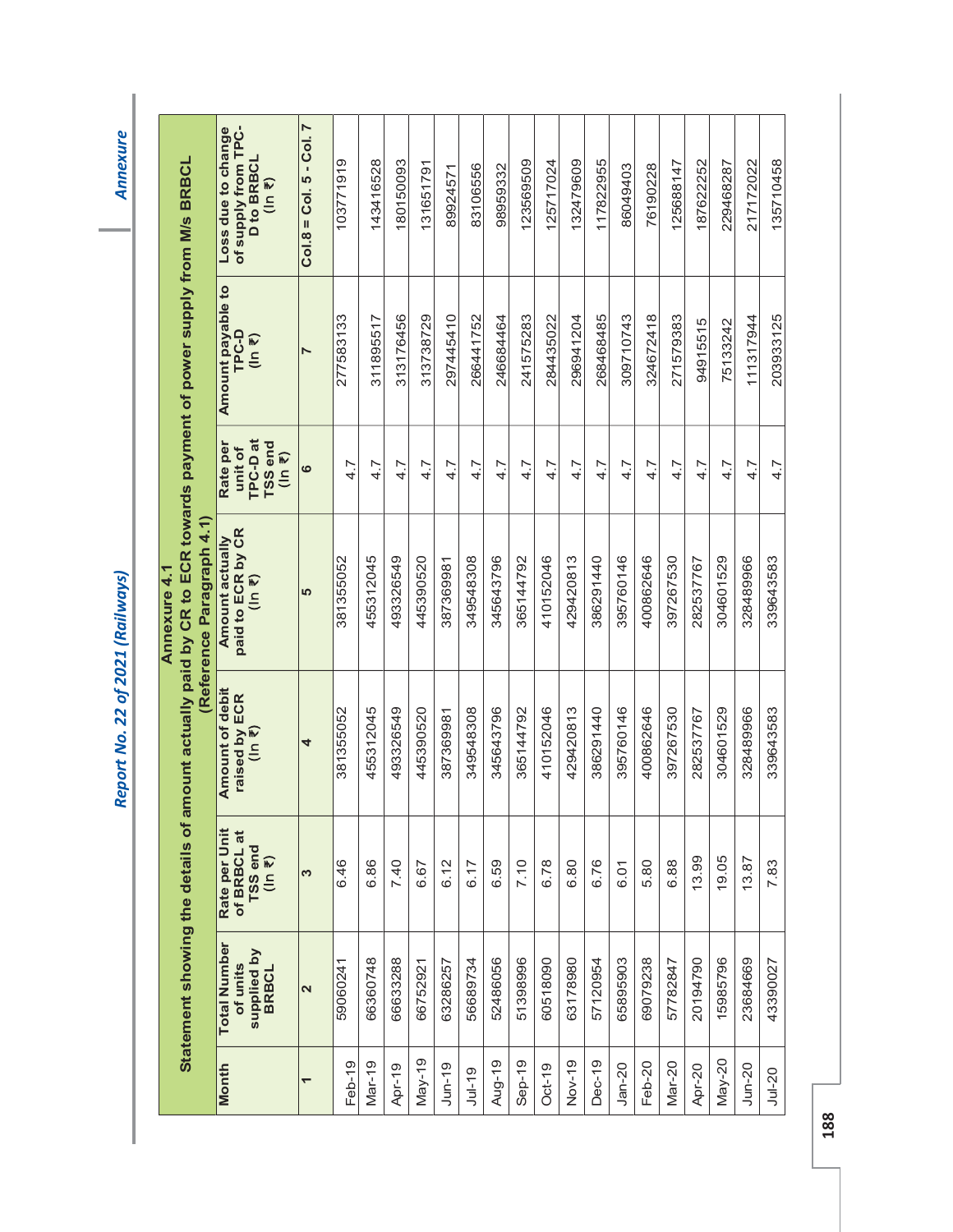|                 |                                                         |                                                  |                                                   | Statement showing the details of amount actually paid by CR to ECR towards payment of power supply from M/s BRBCL<br>Reference Paragraph 4.1<br>Annexure 4.1 |                                                                            |                                             |                                                                   |
|-----------------|---------------------------------------------------------|--------------------------------------------------|---------------------------------------------------|--------------------------------------------------------------------------------------------------------------------------------------------------------------|----------------------------------------------------------------------------|---------------------------------------------|-------------------------------------------------------------------|
| <b>Month</b>    | <b>Total Number</b><br>supplied by<br>BRBCL<br>of units | Rate per Unit<br>of BRBCL at<br>$TSS end (ln 7)$ | <b>Amount of debit</b><br>raised by ECR<br>(ln 7) | paid to ECR by CR<br><b>Amount actually</b><br>$(1n \; \overline{\overline{\epsilon}})$                                                                      | TPC-Dat<br>TSS end<br>Rate per<br>unit of<br>$(1n \, \overline{\epsilon})$ | Amount payable to<br><b>TPC-D</b><br>(ln 7) | of supply from TPC-<br>Loss due to change<br>D to BRBCL<br>(ln 7) |
|                 | 2                                                       | S                                                | 4                                                 | <b>LO</b>                                                                                                                                                    | ဖ                                                                          |                                             | $Col.8 = Col.5 - Col.7$                                           |
| Aug-20          | 44718162                                                | 7.17                                             | 320852622                                         | 320852622                                                                                                                                                    | 4.7                                                                        | 210175364                                   | 110677258                                                         |
| $Sep-20$        | 49168378                                                | 6.23                                             | 306528297                                         | 306528297                                                                                                                                                    | 4.7                                                                        | 231091378                                   | 75436919                                                          |
| $Oct-20$        | 63653582                                                | 5.73                                             | 364926162                                         | 364926162                                                                                                                                                    | 4.7                                                                        | 299171834                                   | 65754328                                                          |
| Nov-20          | 67343360                                                | 5.85                                             | 394264401                                         | 394264401                                                                                                                                                    | 4.7                                                                        | 316513791                                   | 77750610                                                          |
| Dec-20          | 52139506                                                | 6.32                                             | 329460715                                         | 329460715                                                                                                                                                    | 4.7                                                                        | 245055677                                   | 84405038                                                          |
| $Jan-21$        | 60874591                                                | 5.44                                             | 330966711                                         | 330966711                                                                                                                                                    | 4.7                                                                        | 286110576                                   | 44856135                                                          |
| Feb-21          | 60002677                                                | 5.48                                             | 328981727                                         | 328981727                                                                                                                                                    | 4.7                                                                        | 282012584                                   | 46969143                                                          |
| $Mar-21$        | 65820554                                                | 5.26                                             | 346032338                                         | 346032338                                                                                                                                                    | 4.7                                                                        | 309356605                                   | 36675733                                                          |
| Apr-21          | 64122027                                                | 5.43                                             | 347896810                                         | 347896810                                                                                                                                                    | 4.7                                                                        | 301373528                                   | 46523282                                                          |
| $\text{May-21}$ | 63134077                                                | 5.94                                             | 374704137                                         | 374704137                                                                                                                                                    | 4.7                                                                        | 296730162                                   | 77973975                                                          |
| <b>Total</b>    |                                                         |                                                  | 16690149185                                       | 16092089515                                                                                                                                                  |                                                                            | 11037800679                                 | 5054288836                                                        |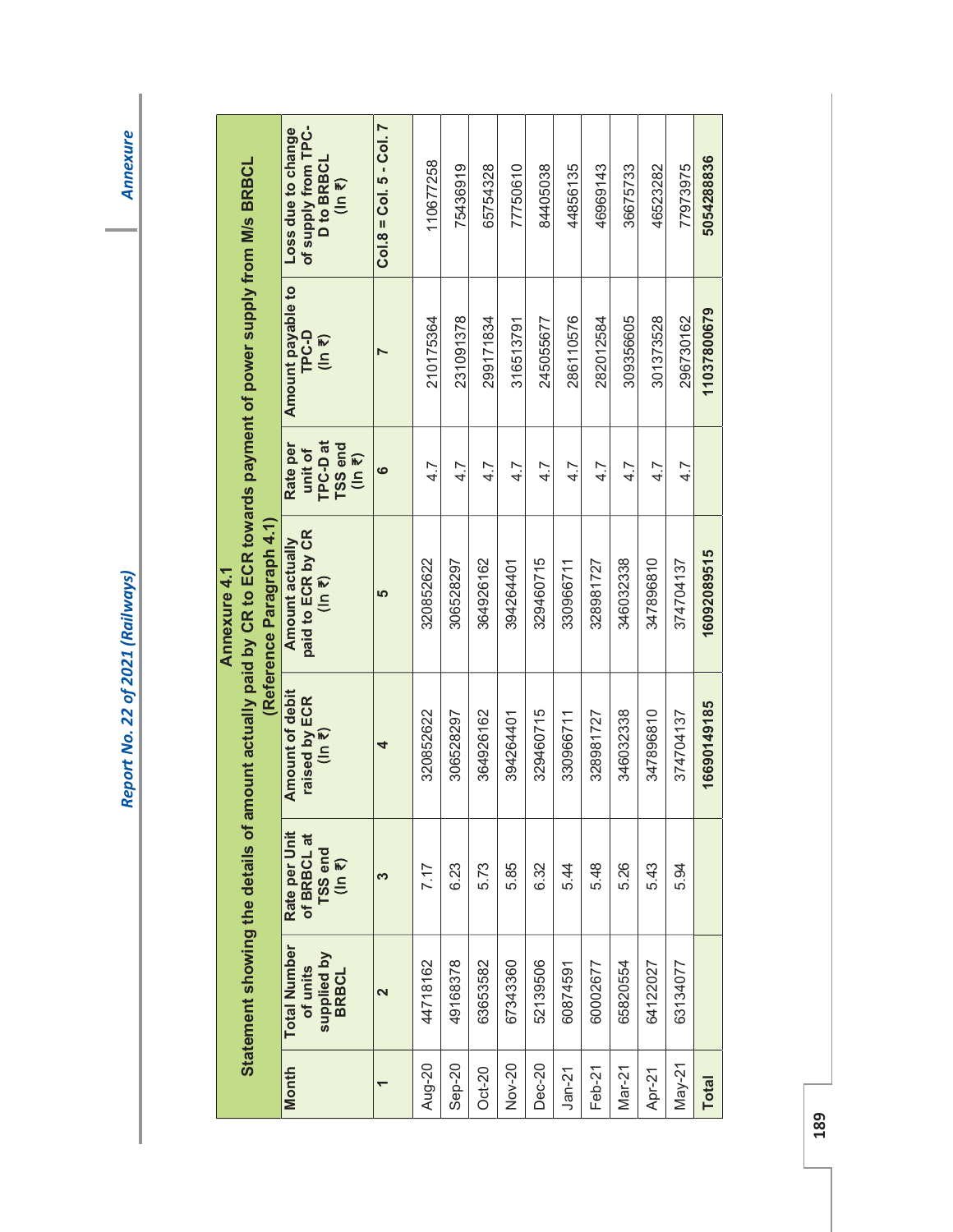**Annexure** 

|                                      |                      | Annexure 4.2                                                                                                       |                         |                                |
|--------------------------------------|----------------------|--------------------------------------------------------------------------------------------------------------------|-------------------------|--------------------------------|
|                                      |                      | Penalty charges levied by Electricity Supply Companies on Zonal Railways<br>(Reference Paragraphs 4.2.1 and 4.2.2) |                         |                                |
| <b>TSS</b>                           | Contract Demand (A)  | Actual Consumption range (B)                                                                                       | No. of months<br>B>A    | Demand penalty<br>(₹ in crore) |
| Baruachak                            | 5000 KVA             | 8,160 to 13,440 KVA<br>$(10/2016$ to $10/2017)$                                                                    | 13                      | 5.00                           |
|                                      | Revised to 10000 KVA | 11,520 to 13,440 KVA<br>11/2017 to 05/2018)                                                                        | 5                       | 0.96                           |
| Gorakhpur                            | 5000 KVA             | 6,528 to 11,808 KVA<br>(08/2016 to 07/2018)                                                                        | 25                      | 5.28                           |
| Govind Nagar                         | 5000 KVA             | 7,200 to 13,776 KVA<br>09/2016 to 08/2017                                                                          | $\frac{2}{3}$           | 3.97                           |
|                                      | Revised to 10000 KVA | 10,752 to 12,960 KVA<br>09/2017 to 06/2018)                                                                        | Φ                       | 0.98                           |
| Nunkhar                              | 5000 KVA             | 02/2017 to 06/2017<br>5,088 to 8,664 KVA                                                                           | 5                       | 0.68                           |
|                                      |                      |                                                                                                                    | 69                      | 16.87                          |
| Total (North Eastern Railway)<br>TSS | Contract Demand (A   | Actual Consumption range (B)                                                                                       | No. of months<br>B>A    | Demand penalty<br>(₹ in crore) |
| SYC                                  | 3000 KVA             | 12/2015 to 01/2017<br>3457 to 7700 KVA                                                                             | $\frac{3}{2}$           | 2.82                           |
|                                      | Revised to 6000 KVA  | 02/2017 to 04/2018<br>6014 to 8722 KVA                                                                             | 50                      |                                |
| <b>MAS</b>                           | 5000 KVA             | (09/2013 to 05/2015)<br>5216 to 10056 KVA                                                                          | 21                      | 3.80                           |
|                                      | Revised to 8000 KVA  | 10/2015 to 02/2017)<br>8160 to 9632 KVA                                                                            | $\overleftarrow{\cdot}$ |                                |
|                                      | Revised to 10000 KVA | $(04/2018$ to $06/2018)$<br>AVY 80701 of 88001                                                                     | $\overline{0}$          |                                |
| <b>SVZ</b>                           | 5000 KVA             | (05/ 2013 to 03/2015)<br>5328 to 8160 KVA                                                                          | 24                      | 2.70                           |
|                                      | Revised to 8000 KVA  | 06/2015 to 06/2018)<br>8064 to 9744                                                                                | $\overline{\mathbf{r}}$ |                                |
| GRMR                                 | <b>SOOO KVA</b>      | 01/2016 to 03/2017<br>3442 to 5100 KVA                                                                             | $\overline{4}$          | 1.17                           |
|                                      | Revised to 5000 KVA  | 08/2017 to 02/2018)<br>5130 to 5954 KVA                                                                            | 80                      |                                |
| BOY                                  | 3000 KVA             | (11/2017 to 05/2018)<br>3854 to 5520 KVA                                                                           | $\frac{8}{2}$           | 0.77                           |
|                                      |                      |                                                                                                                    |                         |                                |